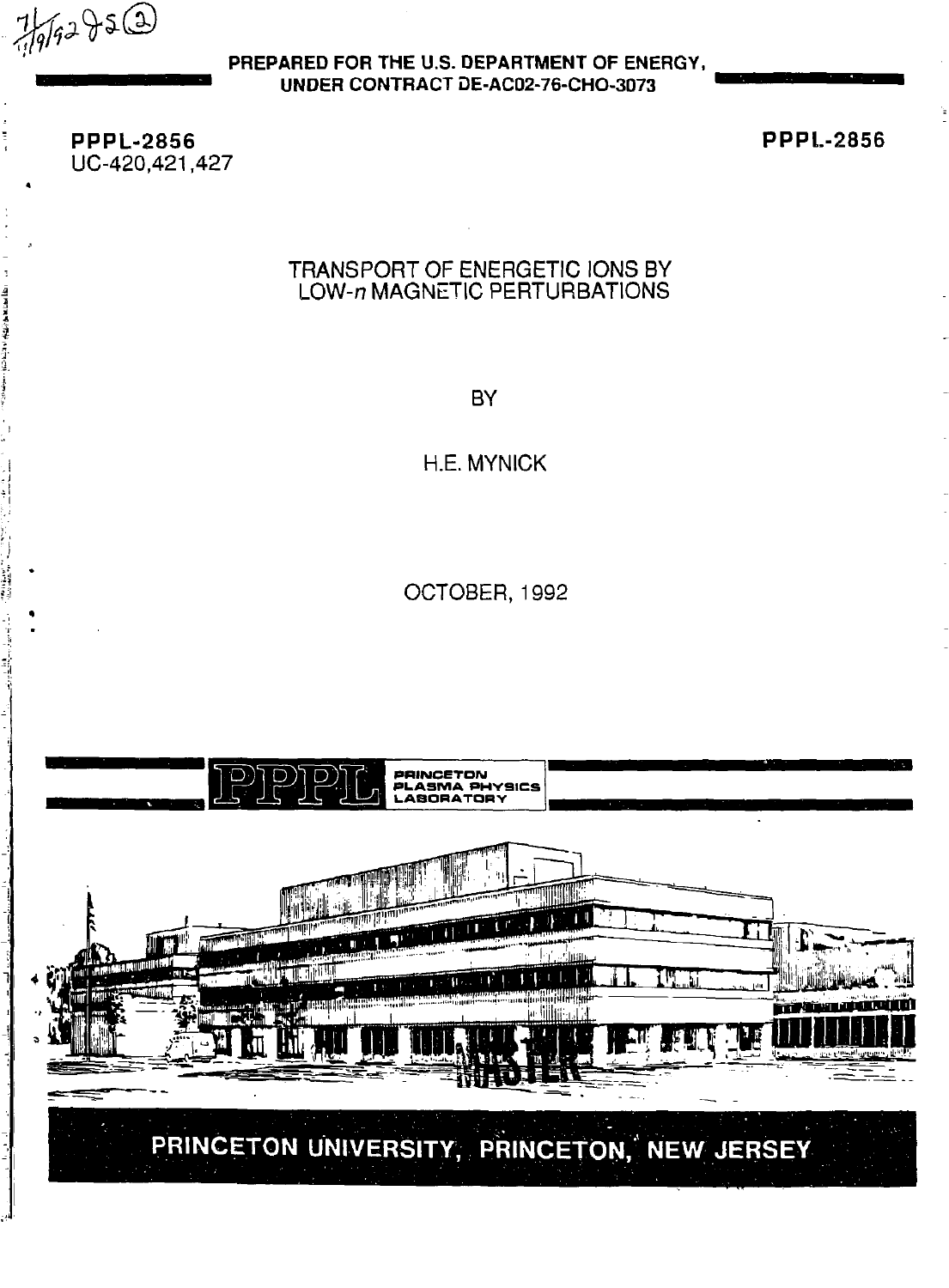#### **NOTICE**

This report was prepared as an account of work sponsored by an agency of the United States Government. Neither the United States Government nor any agency thereof, nor any of their employees, makes any warranty, express or implied, or assumes any legal liability or responsibility for the accuracy, completeness, or usefulness of any information, apparatus, product, or process disclosed, or represents that its use would not infringe privately owned rights. Reference herein to any specific commercial produce, process, or service by trade name, trademark, manufacturer, or otherwise, does not necessarily constitute or imply its endorsement, recommendation, or favoring by the United States Government or any agency thereof. The views and opinions of authors expressed herein do not necessarily state or reflect those of the United States Government or any agency thereof.

#### **NOTICE**

This report has been reproduced directly from the best available copy.

Available to DOE and DOE contractors from the:

Office of Scientific and Technical Information P.O. Box 62 Oak Ridge, TN 37831; Prices available from (615) 576-8401.

Available to the public from the:

National Technical Information Service U.S. Department of Commerce 5285 Port Royal Road Springfield, Virginia 22161 703-487-4650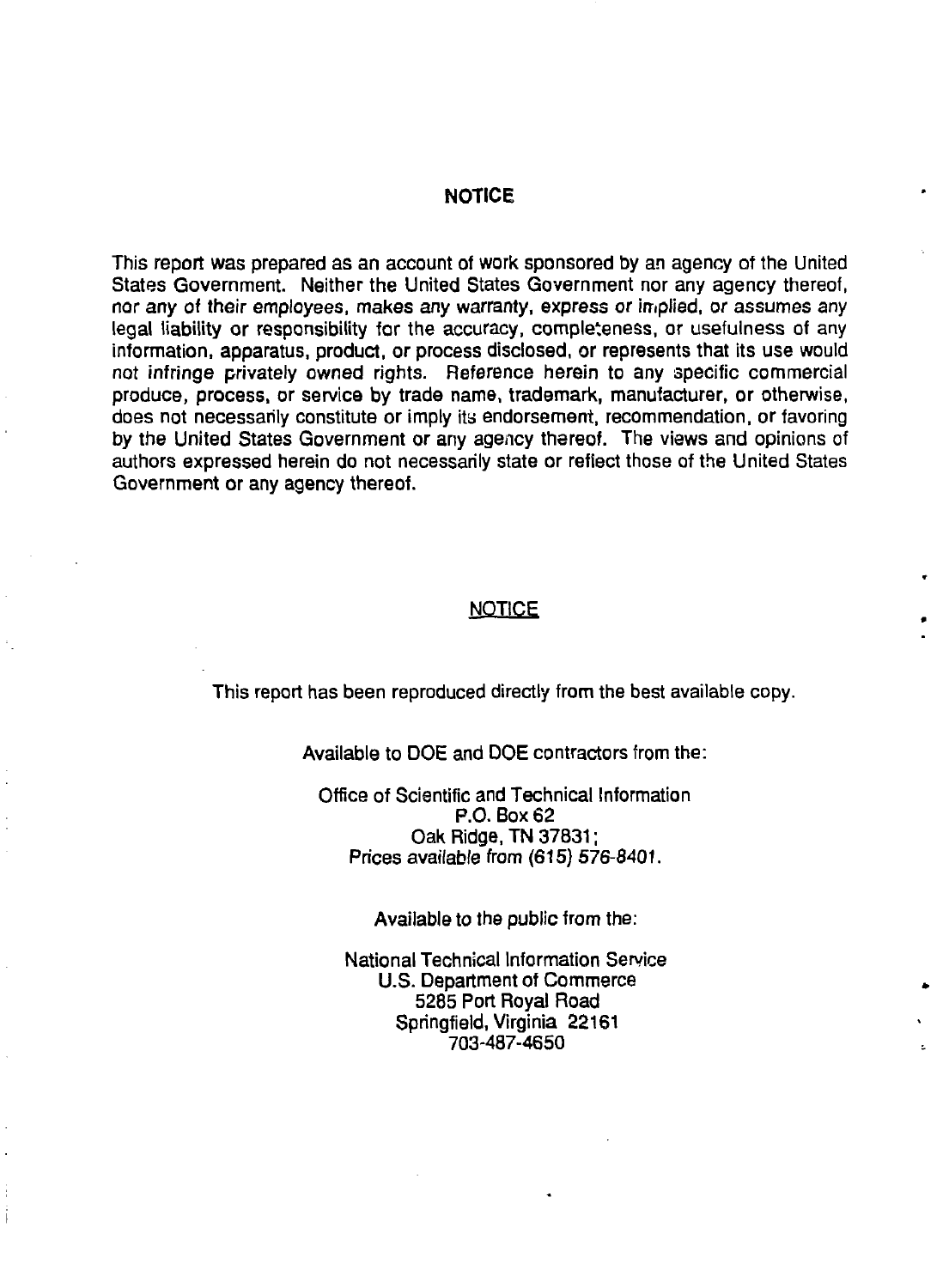# Transport of Energetic Ions by Low-n Magnetic Perturbations

H.E.Mynick Plasma Physics Laboratory, Princeton University Princeton, New Jersey 08543, U.S.A.

#### **Abstract**

The stochastic transport of MeV ions induced by low-n magnetic perturbations is studied, focussing chiefly on the stochastic mechanism operative for *passing* particles in *low* frequency perturbations. Beginning with a single-harmonic form for the perturbing field, it is first shown numerically and analytically that the stochastic threshold of energetic particles can be much lower than that of the magnetic field, contrary to earlier expectations, so that MHD perturbations could cause appreciable loss of energetic ions without destroying the bulk confinement. The analytic theory is then extended in a number of directions, to clarify the relation of the present stochastic mechanism to instances already found, to allow for more complex perturbations, and to consider the more general relationship between the stochasticity of magnetic fields, and that of particles of differing energies (and pitch angles) moving in those fields. It is shown that the stochastic threshold is in general a nonmonotonic function of energy, whose form can to some extent be tailored to achieve desired goals *(e.g.,* burn control or ash removal) by a judicious choice of the perturbation. Illustrative perturbations are exhibited which are stochastic for low but not for high-energy ions, for high but not for low-energy ions, and for intermediate-energy ions, but not for low or high energy. The second possibility is the behavior needed for burn control; the third provides a possible mechanism for ash removal.

PACS #s: 51.10+y, 52:25.Fi, 52.55.Fa

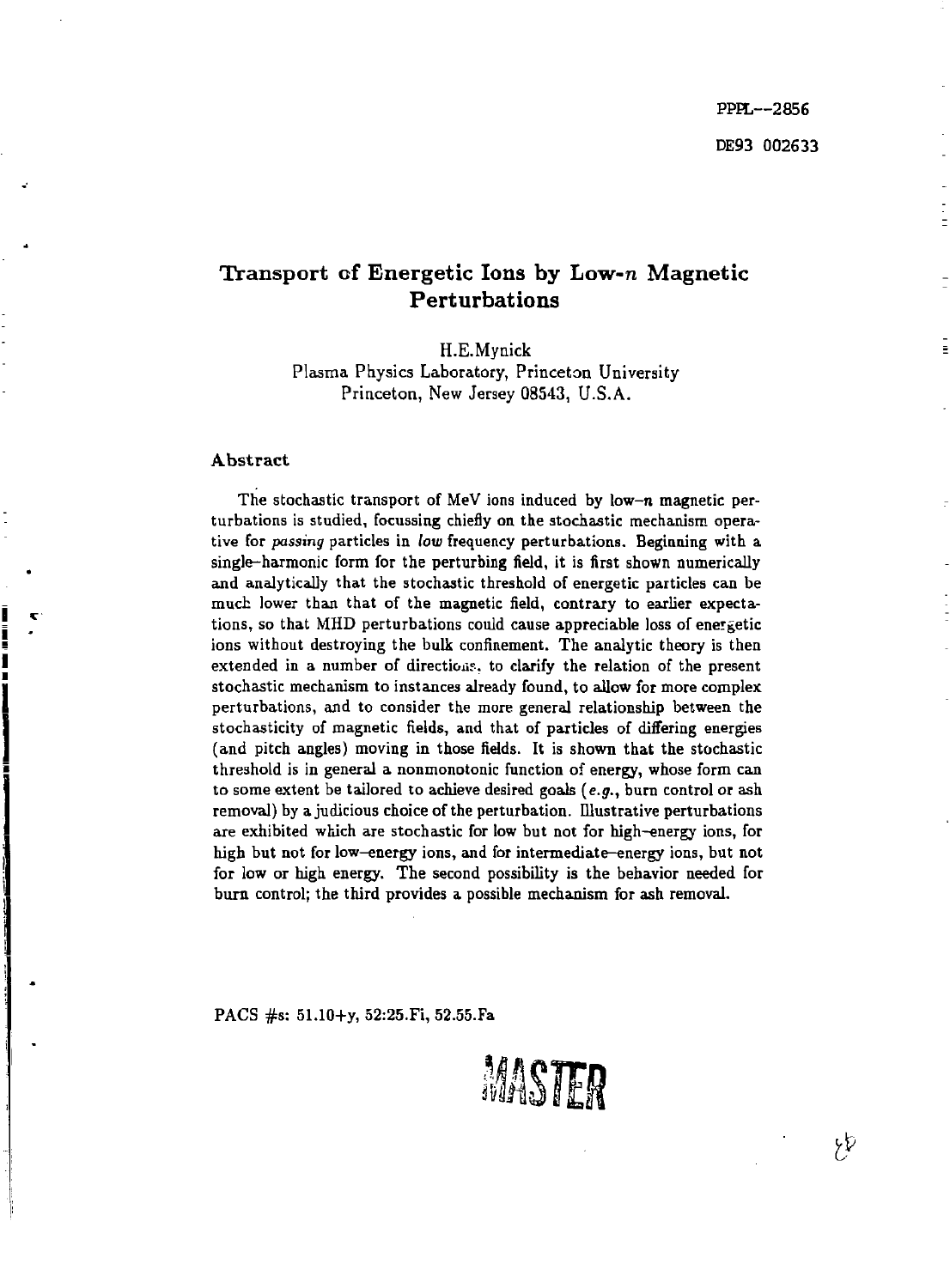#### I. Introduction

i

The confinement of fusion products and other energetic ions in tokamaks is an issue of major importance for the success of fusion reactors. Since the early '80 s it has been realized that internally induced, low-n magnetic perturbations such as fishbones<sup>1,2</sup> can substantially enhance the loss of energetic particles, but the full picture of the possible mechanisms for such loss is still developing. In contrast to the coherent, resonant loss induced by fishbones, the present work is principally concerned with diffusive, 'stochastic' loss induced by low-n perturbations. For some years it has been known that trapped ions can be diffusively transported by low-frequency perturbations<sup>3,4</sup> ( $\omega \le 10$  kHz), where the low  $\omega$  is balanced against the low values of the toroidal precession frequency  $\Omega_{\epsilon}$  for trapped particles in the primary resonance  $\omega \simeq n\Omega_c$ . A zero-frequency special case of this is diffusive loss due to TF ripple,<sup>5</sup> for which the 'stochastic transport' mechanism was first studied. Recently, it has been found experimentally,  $6,7$  numerically and analytically<sup>9</sup> that passing particles can be similarly transported by higher frequency ( $\omega \sim 100$  kHz) perturbations such as TAE modes, where the much higher value of  $\omega$  balances against  $k_{\parallel}v_{\parallel}$  in the primary resonance  $\omega \simeq k_{\parallel}v_{\parallel}$ . Because of the primary resonance conditions holding in the two cases, an expectation has been that low frequency perturbations should be effective for trapped particles, and high frequency for passing ones. However, contrary to this expectation, it has been shown<sup>10–12</sup> that low- $\omega$  MHD can also induce stochastic transport in passing particles. The conclusion in Ref. 11 was that the stochastic threshold for MeV ions (3.5 MeV alphas and similar charged fusion products) was about the same as or higher than that for the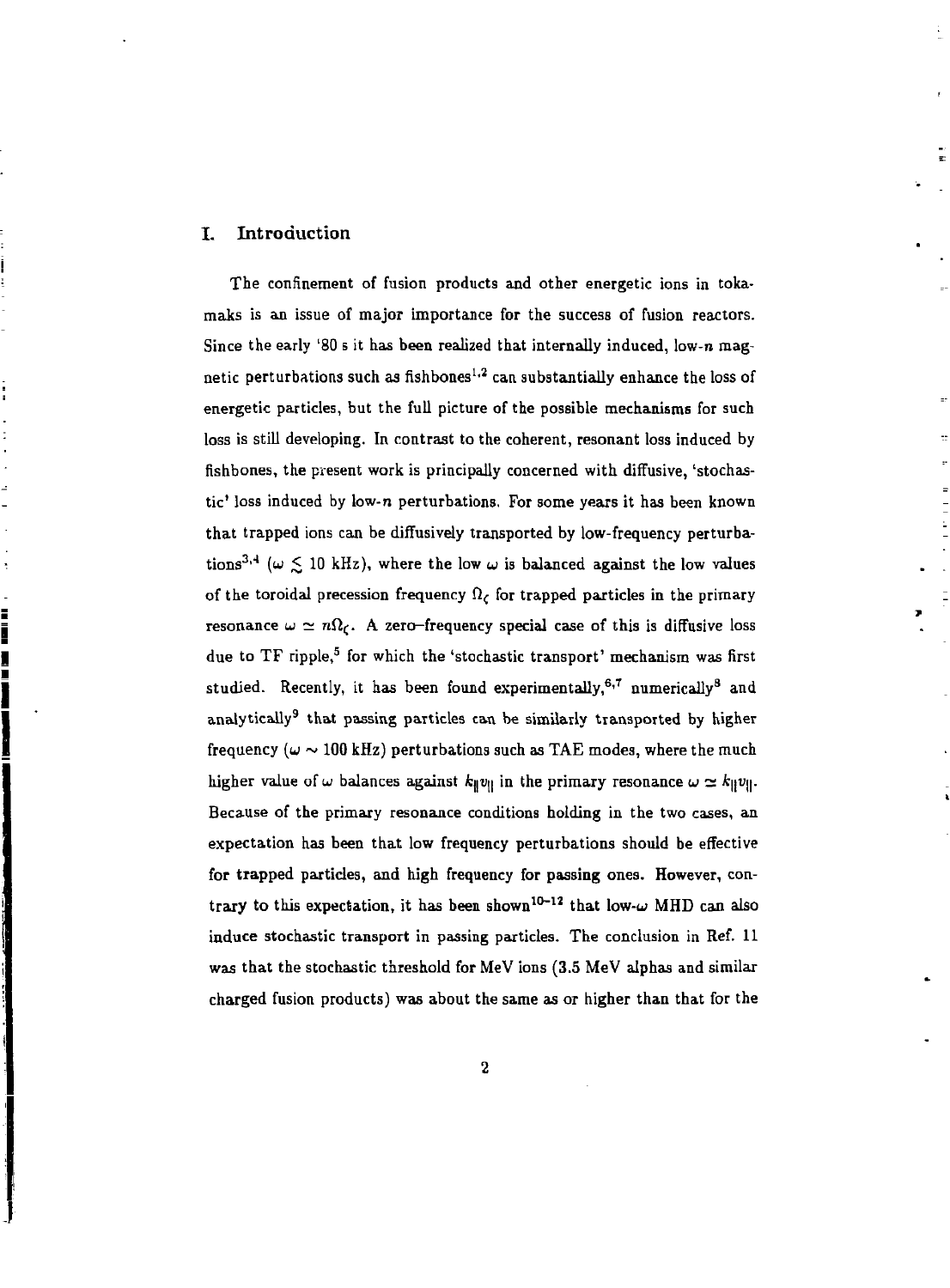magnetic field itself, so that one would expect no stochastic MeV ion loss if the magnetic field were adequate to confine the bulk plasma. However, this contrasts with the recent observations with alpha/triton detectors on TFTR that, in the presence of low-frequency MHD, a triton flux phase-coherent with the MHD is observed, enhancing the total flux over its quiescent level by a factor of about  $4.13$ 

The present work contributes to this developing picture of stochastic transport in three general ways. First (Sec. II), we revisit the passingparticle, low *w* mechanism, beginning with a simple model MHD perturbation, having a single harmonic, with poloidal and toroidal mode numbers *m*  and *n.* We show numerically and analytically that the conclusion of Ref. 11 that the stochastic threshold for MeV ions is comparable with or higher than the magnetic threshold is not generic, but that it is not difficult to find perturbations for which the opposite is true,<sup>14</sup> reinstating this mechanism as a possible explanation of the above-noted TFTR results.

t

 $\frac{4}{3}$ 

 $\overline{\phantom{a}}$ 

 $\parallel$ 

Second (Sec. III), having developed an analytic understanding of numerical results manifesting this mechanism in the simplest single-harmonic case, the theory is generalized in a number of directions, unifying the theory for the present mechanism with ones studied earlier, and permitting consideration of the transport induced by more complicated magnetic perturbations. In addition to making contact with the TAE-mode case, the theory's generalization to arbitrary  $\omega$  may also explain recent DIII-D observations<sup>15</sup> that, in the presence of intermediate frequency  $(\omega \sim 30 \text{ kHz})$  MHD activity, more MeV ions are expelled than can be accounted for by trapped particles alone.

And third (Sec. IV), the extended transport theory opens the possibility of an energy-selective transport mechanism, which one might impose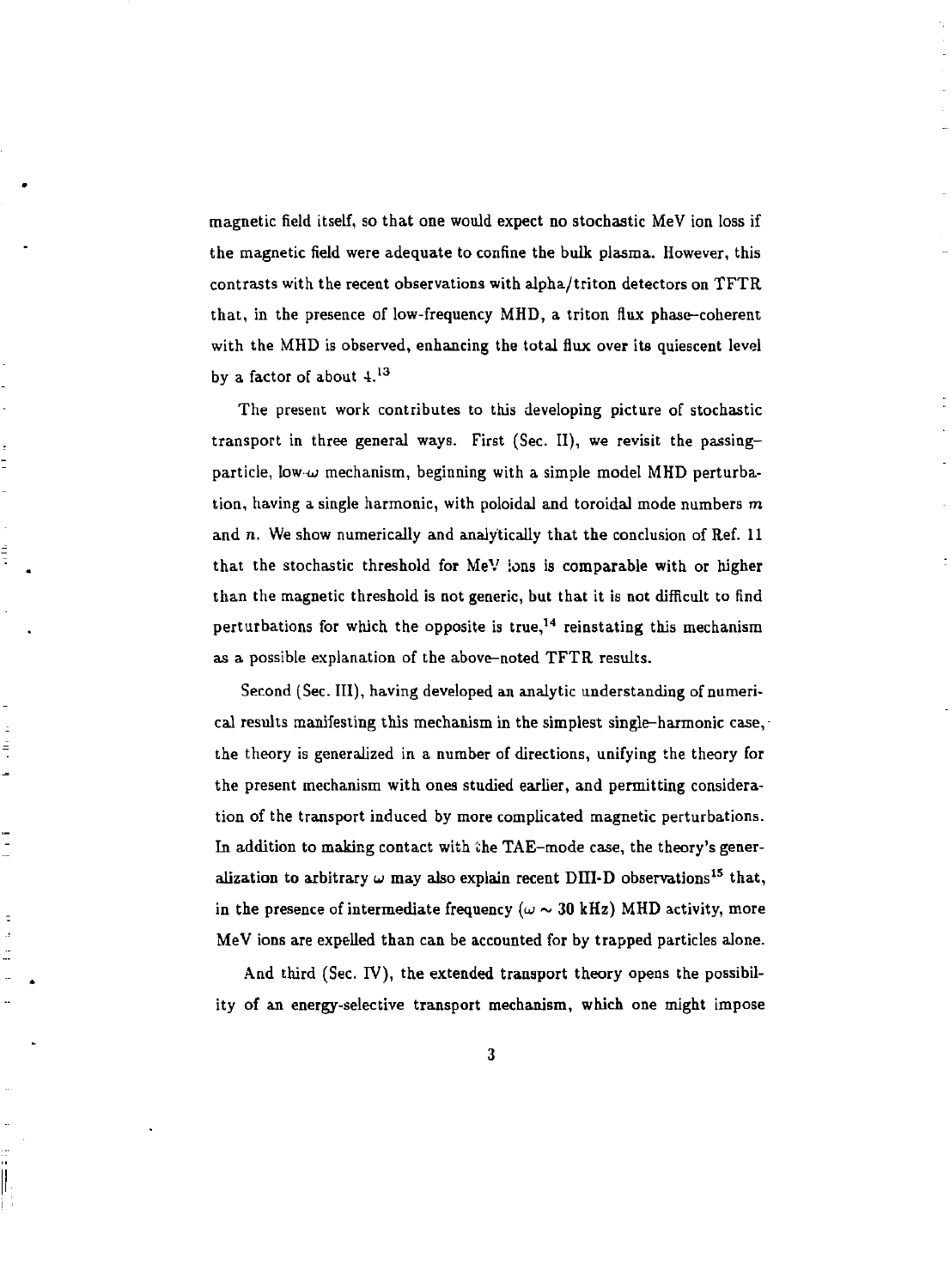intentionally, which could be useful for suppression of undesired transport from internally-generated MHD, or for burn control and ash removal. From earlier work, intuitions have developed for whether more energetic particles should be transported more or less easily by a given perturbation spectrum. On the one hand, more energetic particles perform more 'orbit-averaging' over the structure of the perturbations inducing transport,<sup>16</sup> which often acts to *reduce* the transport induced by a perturbation of a given amplitude. This theoretical expectation is supported by experimental observations of transport rates of energetic electrons<sup>17</sup> and ions,<sup>13</sup> as well as by numerical simulations.<sup>18</sup> The conclusions of Ref. 11 are consistent with this picture. On the other hand, an opposite intuition exists, that the larger drifts of more energetic particles allow them to resonate with a larger range of perturbations, or sidebands of the same perturbation, causing *increased*  transport, and lower stochastic thresholds, for more energetic particles. The trapped-particle stochastic ripple mechanism already mentioned is one example manifesting this tendency. Examples of both trends can be found in the transport induced by both turbulent<sup>17</sup> and ripple perturbations. The extended theory developed here provides a picture which unifies these two seemingly opposite trends, for transport due to low to moderate- $n$  modes  $(n \sim 1 - 20)$ , acting either individually, or in combination. The basic point is that stochasticity is not a monotonic function of energy, but rather is in general a nonmonotonic function which can have an appreciable amount of structure, whose specifics depend in detail on the set of perturbations present, in a manner which the extended theory makes explicit. Thus, it may be possible to 'design' perturbations which will be below stochastic threshold for both thermal particles and for alphas near their birth en-

i si si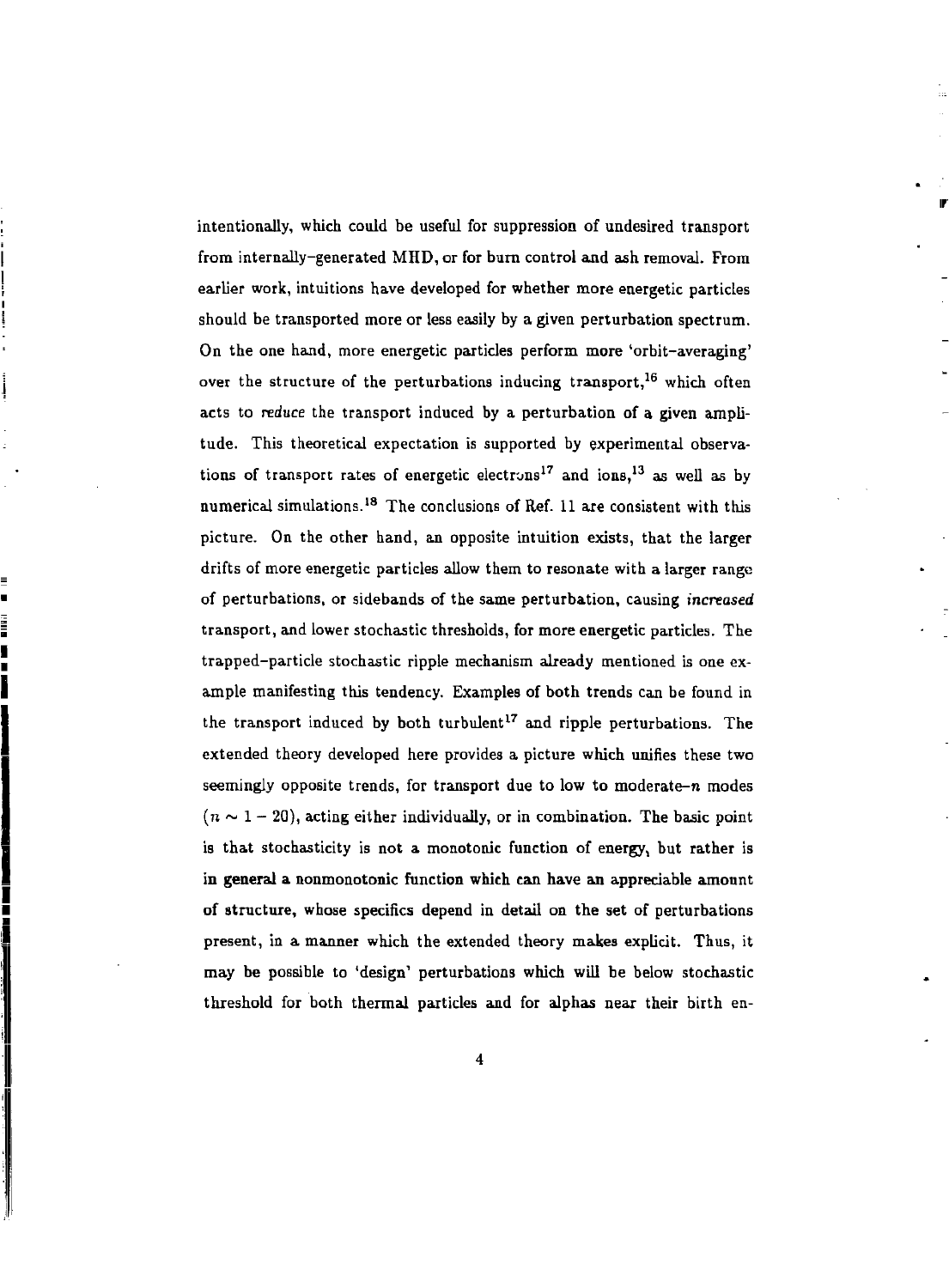ergy, but above threshold for alphas at intermediate energies where their removal is desirable. An initial exploration of these possibilities is presented in Sec. IV.

Finally, in Sec. V we give some summarizing discussion of the lessons learned from the earlier sections, and indicate some issues raised by the work for which further study seems desirable.

#### **II. Single—Harmonic Perturbations**

Ĵ

I

We begin by considering the motion of alphas in a single-harmonic model of an MHD perturbation, first numerically, and then analytically. The numerical results are generated by a guiding-center (gc) code in flux coordinates, developed from earlier implementations of such codes.<sup>19,20</sup> Following Ref. 2, we model the perturbing magnetic field  $\delta \mathbf{B} = \nabla \times \delta \mathbf{A}$  by  $\delta$ **A** =  $\tilde{\alpha}$ **B**<sub>0</sub> $R$ <sub>0</sub>, with **B**<sub>0</sub> the equilibrium magnetic field,  $R$ <sub>0</sub> the major radius at the magnetic axis, and  $\bar{\alpha}(x, t)$  a function of real-space position x and time. The perturbing electric field  $\delta E = -c^{-1}\delta A$  is given directly from  $\delta A$ , but is negligible for the low-frequency perturbations considered nere. We parametrize x by the flux coordinates  $(r, \theta, \zeta)$ , with minor-radial variable  $\tau \simeq (2\psi/B_0)^{1/2}$ , having value *a* at the plasma boundary, and constant on a flux surface, as is the toroidal flux  $\psi(r)$ . In terms of  $\psi$  and the poloidal flux function  $\chi(r)$ , B<sub>0</sub> may be written

$$
\mathbf{B_0} = \mathbf{B_t} + \mathbf{B_p} = \nabla \psi \times \nabla \theta + \nabla \zeta \times \nabla \chi.
$$

The safety factor is  $q(\tau) \equiv d\psi/d\chi$ , which we model with the quadratic form  $q(\tau) = q_0 + (q_a - q_0)(\tau/a)^2$ .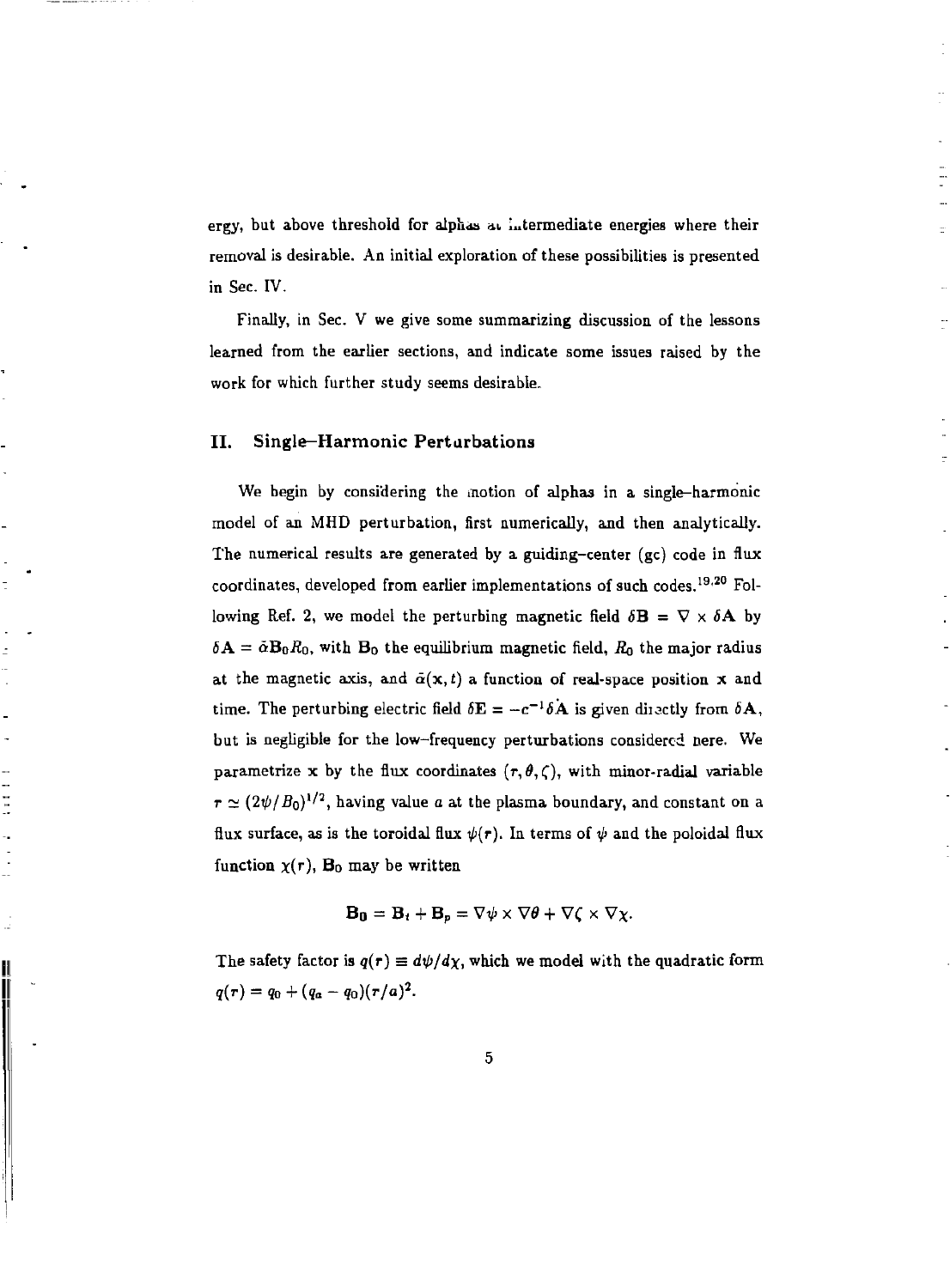A simple model of a single MHD mode is taking  $\tilde{\alpha}$  to have a single helical component,

$$
\tilde{\alpha}(r,\theta,\zeta)=\alpha(r)sin\eta,\qquad \qquad (1)
$$

with amplitude  $\alpha(r)$  and mode phase  $\eta = n\zeta - m\theta + \phi_{nm}$ *.*  $\phi_{nm}$  is an arbitrary mode phase, which may be given a time dependence  $\phi_{nm} = \phi_{nm0} - \omega t$  if desired. However, the transit/bounce frequency  $\Omega_b$  of an alpha ( $\sim 1 \text{ MHz}$ ) is much larger than  $\omega$  for the low-frequency of the modes of principal interest here. Thus,  $\phi_{nm}$  is taken as a constant for the numerical results of this section, though for the analytic development we shall keep  $\omega$  arbitrary, with an eye to the more general theory of Sec. III. We model  $\alpha$  by

$$
\alpha(r)=\alpha_{mx}(r/r_{mx})^m[(a-r)/(a-r_{mx})]^p,
$$

which peaks at  $r_{mx}/a = m/(m+p)$  with value  $\alpha_{mx}$ , and yields radially global modes, scaling as  $r^m$  for small  $r$  (cf. Fiz. 1).  $p$  is chosen so that the mode peaks in the vicinity of the mode rational surface  $q_{nm} \equiv m/n$ . An adequate simple choice is  $p = n$  for  $q_{nm} > 1$ , and  $p = 3n$  for  $q_{nm} = 1$ . This single-helicity form provides a simplest model problem for understanding the effects of low-n perturbations, and also captures much of the physics of the multiple-helicity case, needed for a full description of both the coupledharmonic structure of a true toroidal eigenmode, as well as to study transport due to multiple modes. The theory is generalized to cover these cases in Sec. III.

With this form for the perturbation, the radial perturbing field is given by

$$
\delta B_r \simeq -B_0 b(r) \sin \eta, \qquad (2)
$$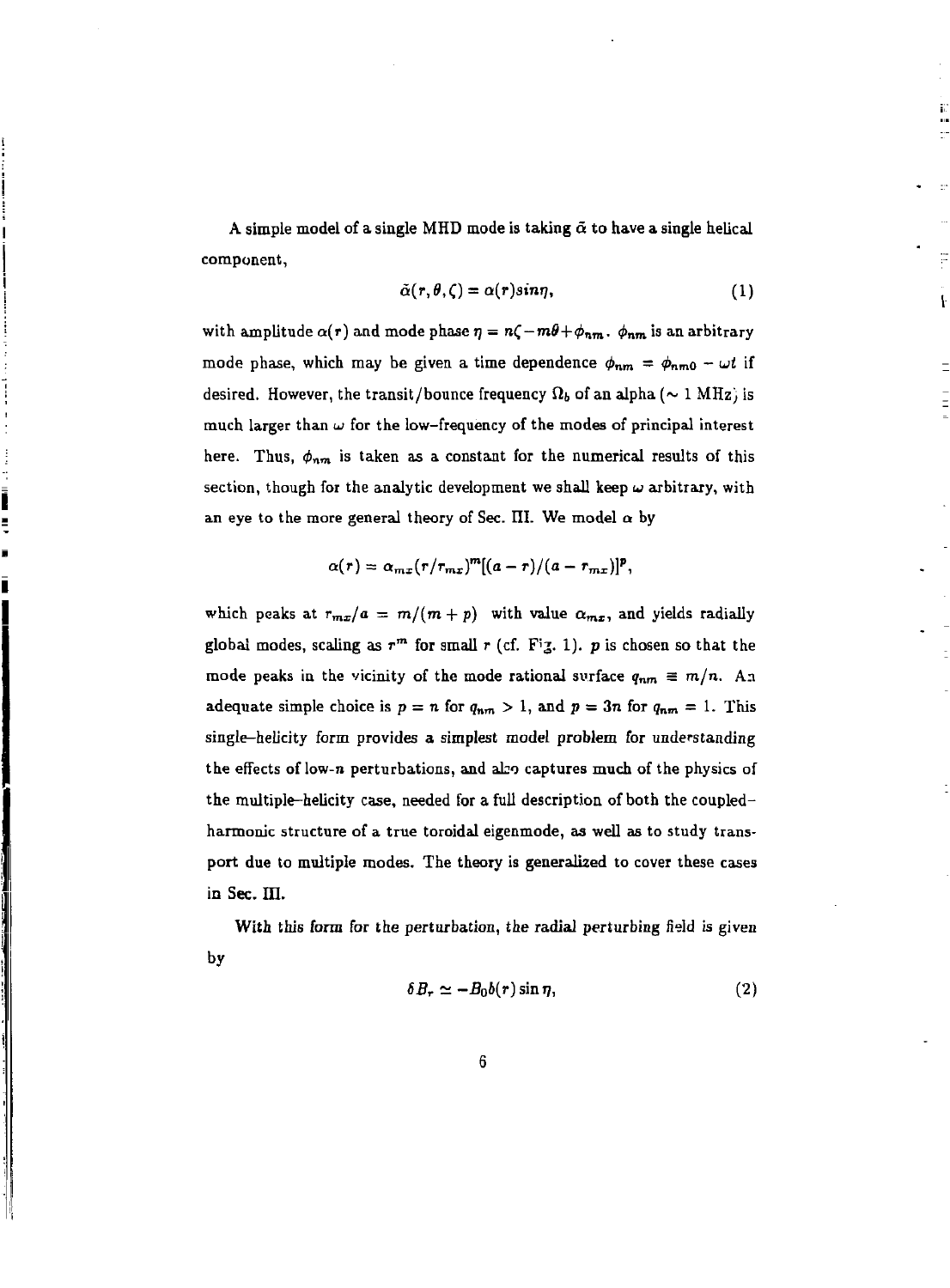with amplitude  $b(r) \simeq m\alpha/(r/R_0)$ . Thus, for example, for a (2,1)-mode, at  $r = r_{mx} = 2a/3$ , one may convert from amplitude  $\alpha_{mx}$  to  $b_{mx} \equiv b(r_{mx})$ using  $b_{mx} = 3a_{mx}/\epsilon_a \simeq 8.3a_{mx}$ , where  $\epsilon_a \equiv a/R_0$  is the inverse aspect ratio at  $r = a$ , and in the final form we have used TFTR parameters  $a = 96$  cm.  $R_0 = 262$  cm.

A perturbation of the form (2) produces magnetic islands at the  $q = q_{nm}$ surface of half-width<sup>20</sup>

$$
\delta r_{nm}/R = (4qb/nRq')^{1/2}.
$$
 (3)

In Fig. 2 are shown the poloidal projections of two characteristic orbits for alphas at birth energy  $E = E_0 = 3.5$  MeV using the TFTR parameters just noted, along with  $q_0 = 1, q_a = 4, B_0 = 5$ T, and a very large (2,1) perturbation ( $\alpha_{mx} = 10^{-3}$ ), in order to emphasize its effects. The radius  $r =$  $r_{mx}$  is indicated by the inner dashed curve, the solid curve indicates  $r = a$ , and the outer dashed curve shows the position of the limiter. Fig. 2a shows a trapped particle, with pitch  $\lambda \equiv v_{\parallel}/v=18$  at launch point  $(r/R_0, \theta)$  =  $(.15, -\pi/2)$ , and Fig. 2b shows a passing particle, having  $\lambda = .46$ , with the same launch point. For the trapped particle (trapping-state index  $r = 0$ ), one notes the wandering of the banana tip from bounce to bounce along the vertical line  $R \simeq$ constant until its escape to the wall. As noted in Sec. I, such transport for trapped particles is expected from earlier theories<sup>3–5</sup> on the effect of low- $\omega$  perturbations.

Ŀ

 $\overline{a}$ 

t

Somewhat more surprising is the (co-going) pasting orbit ( $\tau = 1$ ), which is also strongly affected by the perturbation, spiralling out to the wall in on the order of 10 transit periods for this amplitude of  $\alpha_{m,r}$ . The loss mechanism is insensitive to the relative mode-particle phase (cf.Figs 2b,3a and b), and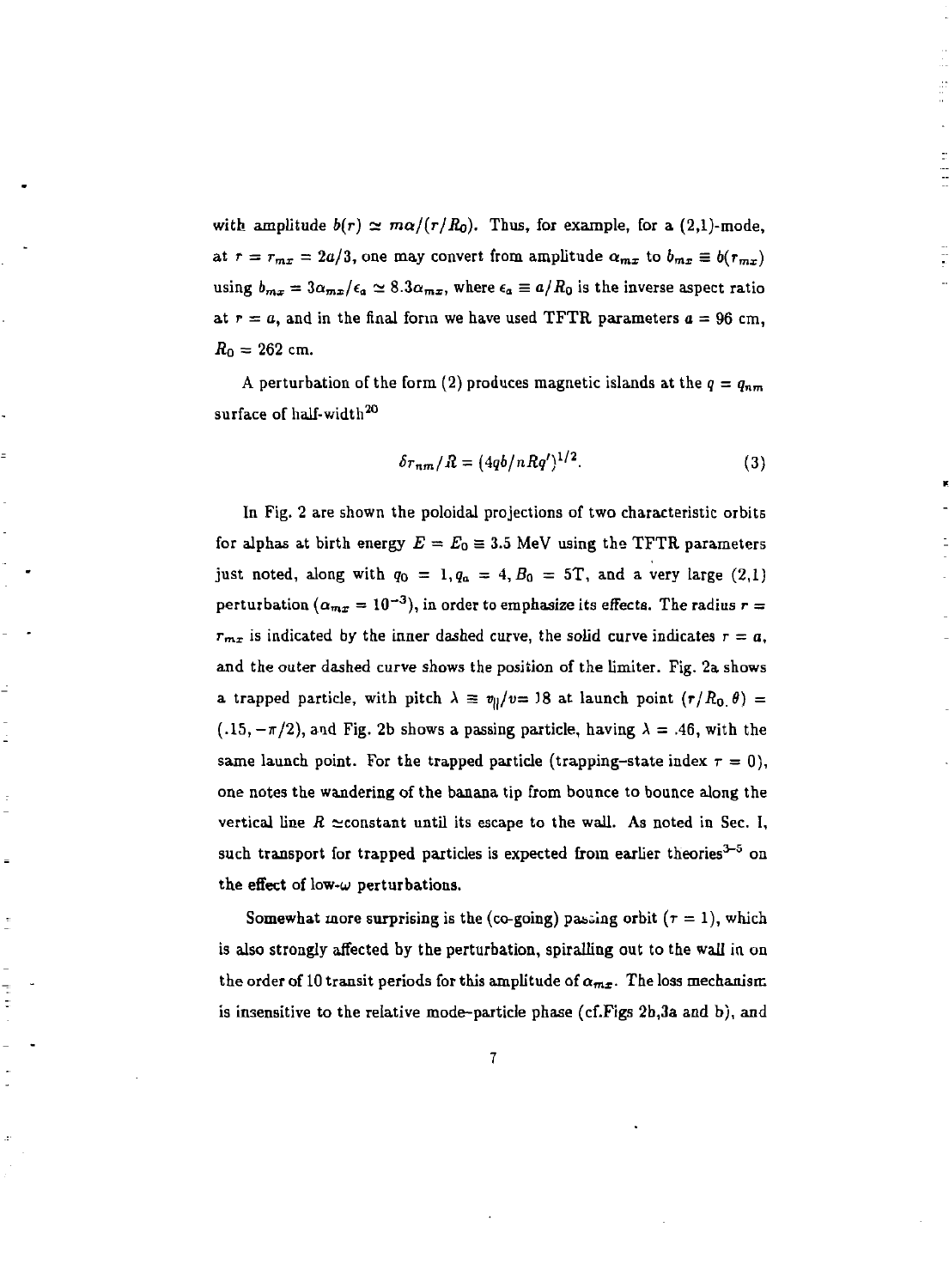to the particle pitch (cf.Figs. 2b, 3c, and 3d). Moreover, the radial motion is not coherent in character, as occurs, for example, during trapped-particle expulsion by fishbones;<sup>2</sup> the bounce-averaged radius ('banana center')  $\tilde{r}$ does not vary in a regular sinusoidal fashion, and excursions in the bounceaveraged value  $\bar{\eta}$  of the particle's phase in the mode are not bounded by  $2\pi$ , as is the case for coherent, 'superbanana'-type motion. (We shall use the terms 'bounce-period,' 'bounce-average,' 'superbanana,' *etc.* here to apply to both passing as well as trapped particles. Both trapping states may be mathematically dealt with on the same footing, so it is convenient to use terminology compatible with this.)

Instead, the loss is the new instance of stochastic transport first identified in Ref. 10; in addition to the stochastic mechanisms for trapped particles in low- $\omega$  perturbations<sup>3-5</sup> and for passing particles in high- $\omega$  nes,<sup>8</sup> one sees that an analogous mechanism also holds for passing particles in low- $\omega$  perturbations. The mechanism is somewhat less intuitive from the reasoning based on the primary resonance condition, as discussed in Sec. I, but, as for the other two mechanisms, it is due to the overlap of multiple islands produced by a single perturbation, where successive islands satisfy the sequence of resonance conditions  $\omega = n\Omega_c + l_b\Omega_b \simeq k_{\parallel}v_{\parallel} + l\Omega_b$ , for  $l = 0, \pm 1, \pm 2, \ldots$ [For  $\tau = 1$ ,  $\Omega_c \simeq v_0 / R \simeq q \Omega_b$  is again the bounce-averaged time-rate of change of  $\zeta$ , and  $l_b = l - m$  is the bounce-harmonic of the resonance in question.] This may be seen from the Poincare plots of Figs. 4a and b. Both are puncture plots at the  $\zeta = 0$  surface using a  $\delta$ **B** generated by the (2,1) perturbation of Fig. 3, but for  $\alpha_{\text{max}} = 10^{-4}$ . Fig. 4a is the puncture plot for the magnetic field itself or, equivalently, for alphas with vanishingly small energy and  $\lambda = 1$ , which simply follow field lines. Fig. 4b is the same plot, but

Ŋ

WW N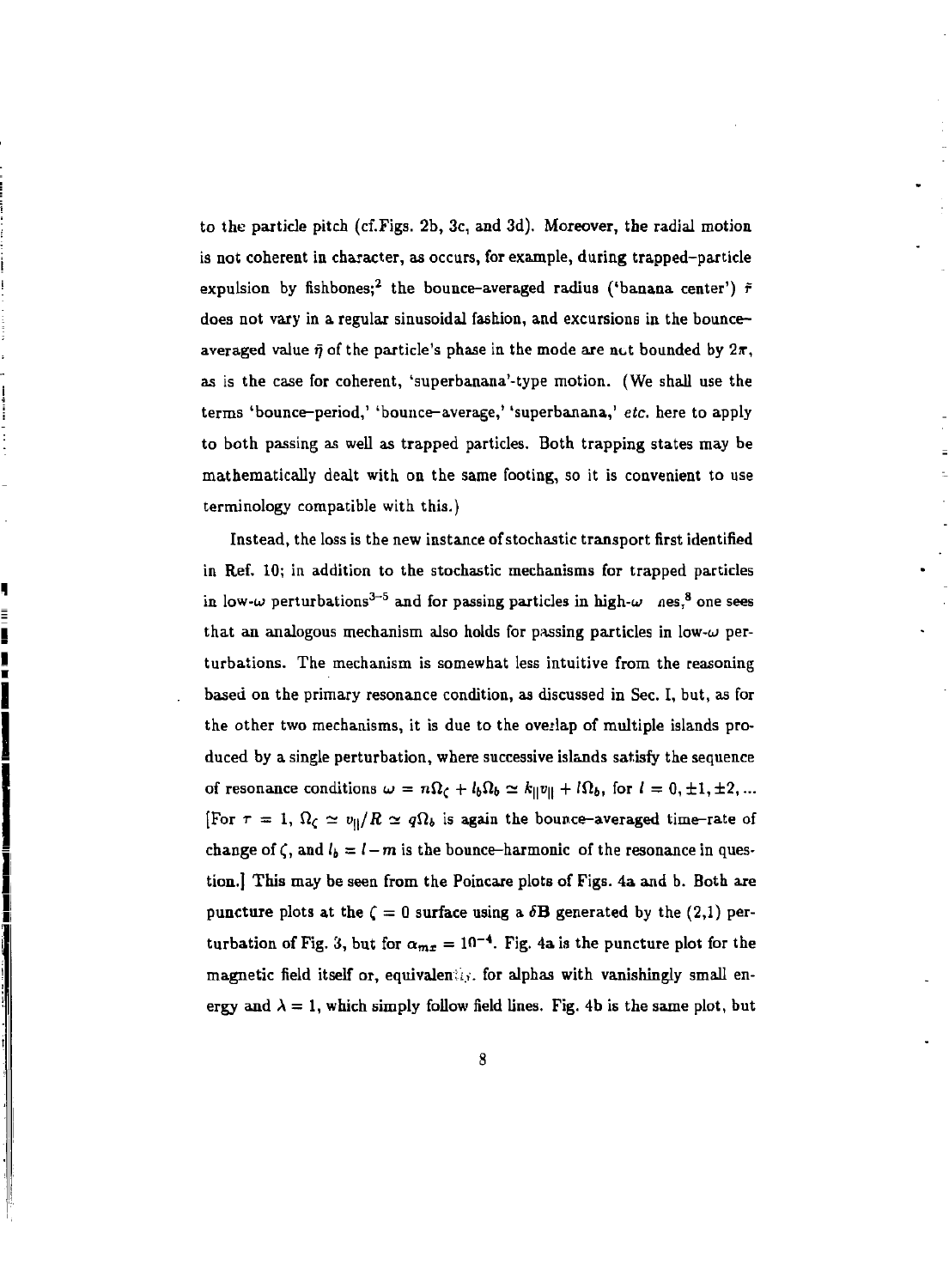for alphas at  $E = E_0/2$ , and again with  $\lambda = 1$ . As expected, Fig. 4a shows an  $m = 2$  island around the  $q = 2$  surface. Comparing this with Fig. 4b, one notes two principal differences arising when the drifts are turned on. First is a shift of the  $m = 2$  island toward the outboard side, which occurs simply because of the outward shift of co-going orbits, and because resonance for these occurs for  $q_d \equiv \Omega_b/\Omega_c$ , differing somewhat from  $q = 2$  due to the particle drifts in a flux surface. Second, and of central importance here, is the appearance of an *additional* ring of islands, of symmetry  $m = 3$ , occurring around the  $q_d = 3$  surface. As  $\alpha_{mx}$  increases from its value in Fig. 4 toward that in Figs. 2 and 3, the width of these two island rings increase toward each other, until at an intermediate, threshold value  $\alpha_{\star\star}$  the islands overlap, and the observed stochastic loss of the orbits ensues. At the same time, one notes that the magnetic plot remains unstochastic, contrary to the situation investigated in Ref. 11, whose magnetic map manifested multiple islands. Which magnetic structure is actually more typical in the presence of low- $n$  MHD is unclear. While the usual theoretical expectation for a toroidal eigenmode involves a superposition of poloidal harmonics  $m$ , experimental observations indicate that eigenmodes are more nearly composed of a single- $m$  harmonic.<sup>21</sup>

t

Ę

n,

׀׀<br>׀֟׀

The stochastic transition for the alphas is illustrated by the sequence of orbits in Fig. 3c and Fig. 5. The radial variation in time at  $a_{mx}$  =  $.4 \times 10^{-3}$  (Fig. 5c) has the regular sinusoidal character of a nonstochastic 'superbanana' orbit, and is confined after 1000 transits, while that for  $\alpha_{mx} =$  $.6 \times 10^{-3}$  (Fig. 5b) appears less regular, and escapes within 100 transits. Thus, the stochastic threshold appears to lie around  $\alpha_{mx} = .5 \times 10^{-3}$ , or, since the chosen initial conditions do not allow the particle to reach  $r = r_{mx}$ ,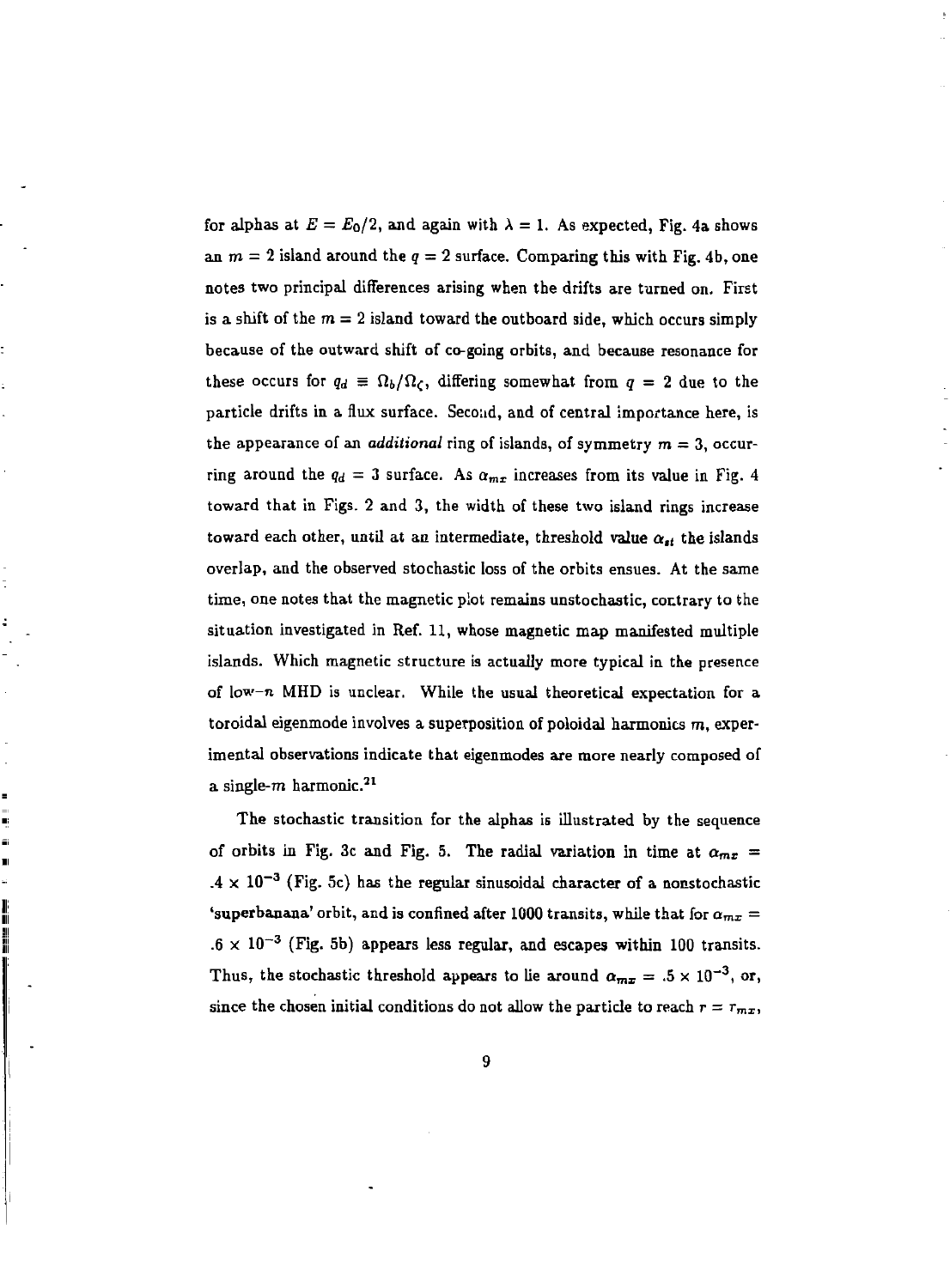perhaps somewhat lower.

 $\frac{1}{2}$ 

į . š  $\blacksquare$ 

The appearance of this new set of islands may be understood as follows. Similar analyses for passing particles have been done independently in Ref. 10 for  $\omega = 0$ , and in Ref. 9 in the higher-frequency TAE-mode case. Here  $\omega$  is left arbitrary, as a first step in the extensions of the theory discussed in Sec. III. The radial drift  $\dot{\bar{r}}$  of the particle's bounce-averaged radius  $\bar{r}$  is given from Eq.(2) by

$$
\dot{\bar{\tau}} = -v_{\parallel}b(\tau)\cos\eta. \tag{4}
$$

For phase variable z equal to any of r,  $v_{||}, \theta$ ,  $\zeta$  or  $\eta$ , one can express z in terms of the bounce phase  $\theta_b$  as  $z(\theta_b) = \tilde{z}(\theta_b) + \delta z(\theta_b)$ , where  $\delta z(\theta_b)$  is a portion oscillatory at the bounce frequency, with zero bounce-average, and *z* is the 'bounce-averaged' portion. For  $z \to \theta, \zeta$ , or  $\eta$ ,  $\bar{z}$  evolves linearly in time or  $\theta_b$ , while for  $z \to r$  or  $v_{\parallel}$ ,  $\bar{z}$  is a constant. For particles not too near the trapped/passing boundary, *6z* may be approximated as pure!" sinusoidal. Thus, for both trapped and passing particles ( $\tau = 0$  and 1), one has:

$$
r \simeq \bar{r} + r_1 \cos \theta_b,
$$
  
\n
$$
v_{\parallel} \simeq r u_0 + u_1 \cos \theta_b
$$
  
\n
$$
\theta \simeq r \theta_b + \theta_1 \sin \theta_b,
$$
  
\n
$$
\zeta \simeq (\Omega_c / \Omega_b) \theta_b + \zeta_1 \sin \theta_b.
$$
  
\n(5)

Inserting these into the cos  $\eta$  factor in Eq.(4), one has

$$
\cos \eta = \sum_{l} J_{l}(\eta_{1}) \cos \eta_{l}, \qquad (6)
$$

where the  $J_l \equiv J_l(\eta_1)$  are Bessel functions,  $\eta_l \equiv \bar{\eta} + l\theta_b \equiv n\bar{\zeta} + (l - \tau m)\theta_b +$ where the *Ji = Ji(r)\)* are Bessel functions, JJI = 77 + /0& *=* n£ + *(I* - rm)8i +  $\mathbf{r}$  and a state  $\mathbf{r}$  and  $\mathbf{r}$  and  $\mathbf{r}$  and  $\mathbf{r}$  is one half the change in  $\mathbf{r}$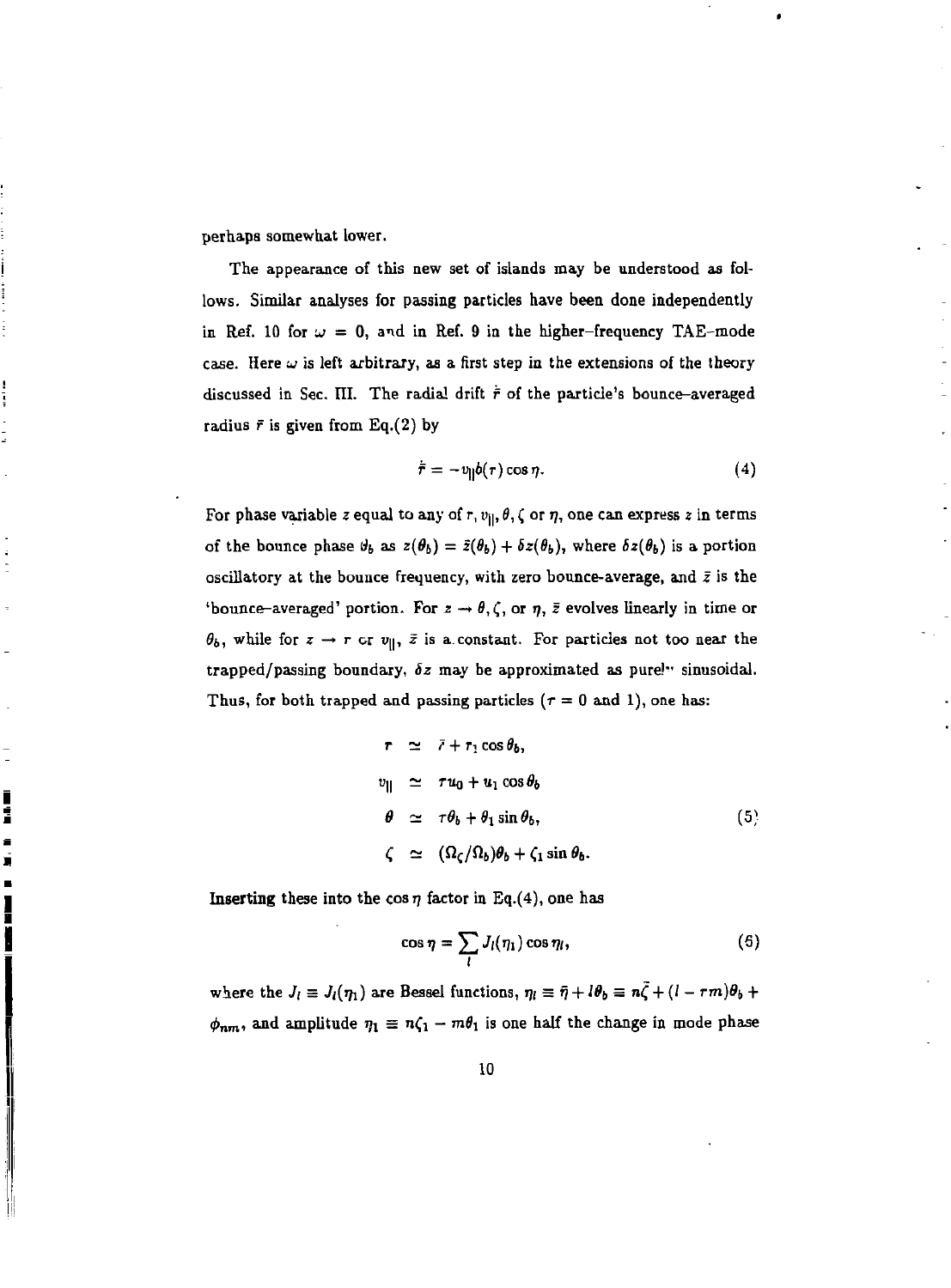during a bounce/transit time due to the oscillatory portion of the motion. If one in addition assumes that mode amplitude  $b(r)$  changes little over the scale of the particle banana width  $r_1$ , one may write  $b(r) \simeq b(\bar{r}) + \delta r \partial_r b$  $b_0 + b_1 \cos \theta_b$ . Inserting this expression for  $b(r)$  and Eq.(6) into Eq.(4), and gathering terms in  $\eta_l$ , one obtains

$$
\dot{\bar{r}} = -\sum_{i} v_i \cos \eta_i, \qquad (7)
$$

with amplitudes *vi* given by

$$
v_{l} = (ru_{0}b_{0} + u_{1}b_{1}/2)J_{l}
$$
\n
$$
+ ((ru_{0}b_{1} + u_{1}b_{0})(J_{l-1} + J_{l+1}) + (u_{1}b_{1}/4)(J_{l-2} + J_{l+2}).
$$
\n(8)

It should be noted that expression (7) is quite general, while expression (8) for *v\* is only approximate. Other limits one might want to consider, for example,  $r_1$  large compared to the mode width rather than small, present no difficulty for the basic formalism (see, for example, Ref. 17).

The origin of the appearance of the additional  $m = 3$  islands in Fig. 4b may be seen from the  $l = -1$  ( $l_b = -3$ ) sideband contribution in Eq.(7). The  $l = 1$  sideband is also present, and would contribute at the  $q = 1$  surface. For the present parameters, however, this surface lies near  $r = 0$ , where the strength of the (2,1) perturbation has become negligible. In the limit of zero energy,  $\eta_1 \rightarrow 0$ , and  $J_l \rightarrow \delta_{l0}$ , with  $\delta_{ij}$  the Kronccker delta. If (as is the case for present parameters)  $u_1$  and  $b_1$  are also small, in this limit only the  $l = 0$  contribution, producing the driftless, magnetic island, survives. To complete the analysis, we need the equation for the time-development of the phases  $\eta_l$ . This is given by

$$
\Omega_l \equiv \dot{\eta}_l = n\Omega_c + l_b\Omega_b - \omega \simeq [n + l_b/q(\tau)]\Omega_c - \omega. \tag{9}
$$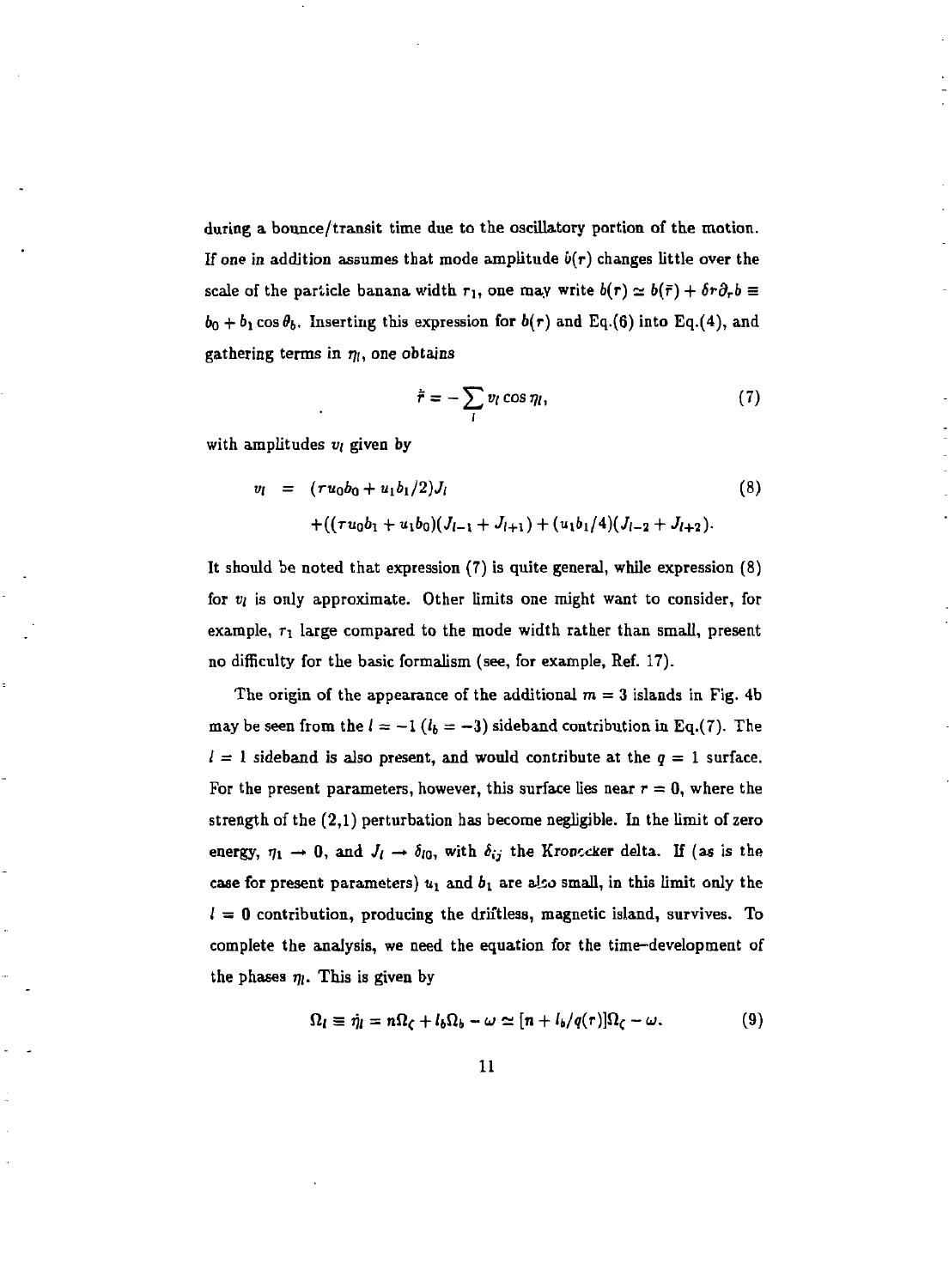(The final form holds only for  $\tau = 1$ .) Taking only a single *l* contribution in Eq.(7) along with Eq.(9), and expanding  $\Omega_l$  as usual about the resonant surface  $q_i$  where  $\Omega_i = 0$ , one obtains an expression for the island half-width for the *Ith* surface:

$$
\delta r_l/R = (4v_l/\Omega_l')^{1/2} = (4q b_0 G_l/n Rq')^{1/2}.
$$
 (10)

Again, the final form holds only for passing particles, for which  $\Omega'_l \equiv \partial_r \Omega_l \simeq$  $n\Omega_c(q'/q)$ , and we have written  $v_i \equiv u_0b_0G_t$ , with the 'coupling coefficients' *Gi,* normalized so that they are dimensionless, and approximately given by Bessel functions  $J_i$ . These are plotted in Fig. 6a versus  $\eta_1$ , for three values of pitch angle  $\chi \equiv \arccos \lambda$ ,  $\chi = 0.0, 0.1$ , and 0.2, ranging from deeply passing to only moderately passing particles. One notes the insens'tivity of the curves to  $\chi$ , consistent with the numerical observation made earlier.

The stochasticity threshold is given by the condition that adjacent island widths overlap,

$$
\delta r_{i+1} + \delta r_i \gtrsim r_{i+1} - r_i, \qquad (11)
$$

where  $r_l \equiv r(q_l)$ , and  $\delta r_l$  is given in Eq.(10). Using the  $G_l$  from Fig. 6a in Eq.(10), in Fig. 6b we plot the island boundaries  $r_i \pm \delta r_i$  for the  $l = 0$  and -1 islands again versus  $\eta_1$ , for the same three values of  $\chi$ , and for  $\alpha_{mx}$  =  $.5 \times 10^{-3}$ . One sees that the sideband (3,1) island overlaps the primary (2,1) island for  $\eta_1$  greater than about 6.5, corresponding to an energy  $E \simeq A5E_0$ . **Because** the island width curves are rather flat at and above this energy, the analytic overlap threshold for  $E = E_0$  is also around  $\alpha_{mx} = .4 - .5 \times 10^{-3}$ , agreeing with the numerically-inferred value from Fig. 5.

s ser a venir ser hadi bat kar e ser a venir ser

 $\alpha_{mx} \simeq .5 \times 10^{-3}$ , or  $b_{mx} \simeq 4 \times 10^{-3}$  is a large value for an MHD perturbation. TAE modes on DIII-D and TFTR are observed<sup>22</sup> to reach amplitudes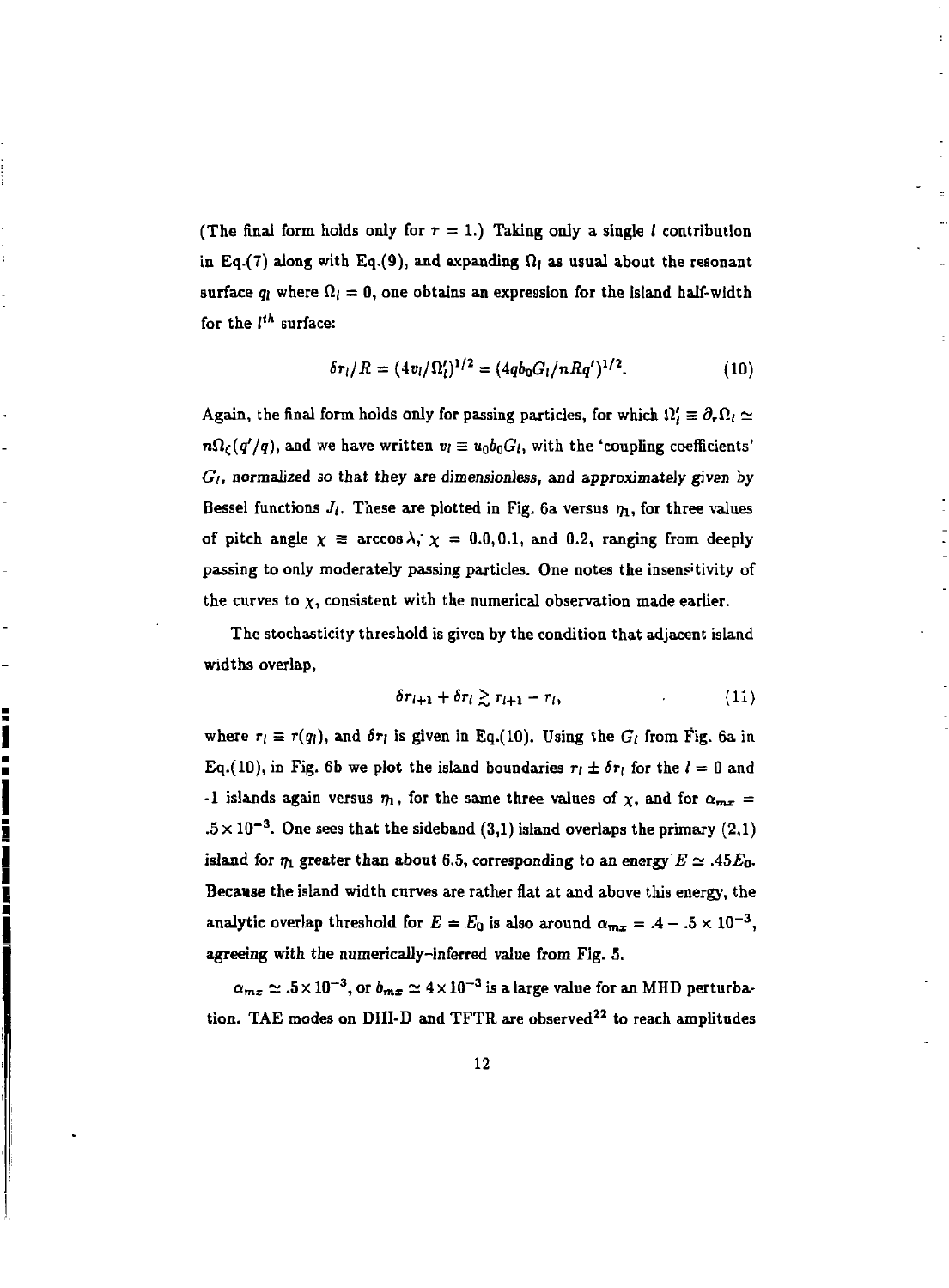b of 1 to a few times  $10^{-3}$ , and comparable values have been observed for fishbones on PDX.<sup>23</sup> For low- $\omega$ , low-n perturbations, the inferred interior amplitudes observed are somewhat smaller,  $b \approx .4 - .5 \times 10^{-3}$ .<sup>21</sup> Thus it appears likely that the stochastic threshold  $b_{mx} = b_{st} \simeq 4 \times 10^{-3}$  is somewhat larger than values realized experimentally. However, since  $b_{st}$  is not too much larger than values believed to be produced experimentally, a number of points should be noted. First, as *n* increases,  $b_{st}$  falls off weakly,  $b_{st} \sim n^{1/2}$ . (However, this trend should be offset by the fact that experimental fluctuations also fall off with  $n$ .) The presence of multiple harmonics can also act to reduce the required threshold, as implied by the extended theory of Sec. III. Caution in the conclusion that experiments are below threshold is also recommended by experimental measurements. As noted in Sec. I, it has been observed on  $TFTR^{13}$  that the additional MHD-induced flux  $\Gamma_p$ . believed to arise principally from counter-going passing tritons making their way across the passing/trapped boundary and thereby exiting, is a factor of about 3 times the quiescent 'prompt' flux  $\Gamma$ , which derives principally from particles born trapped, which are lost to the detector during their first bounce period. Assuming conservation of  $E$  and magnetic moment  $\mu$ , the maximum possible value  $\Gamma^{m}$  of  $\Gamma$  is the number of counter-going particles born per unit time which make their passing/trapped transition at the minor radius  $r_d$  necessary to hit the TFTR triton/alpha detector. An estimate of the ratio  $\Gamma^{mz}/\Gamma$ ,  $v_{\text{e}}$  ideals<sup>24</sup> about 2.5 for a 1.9 MA case, roughly the experimental value of 3, suggesting that, in the presence of MHD, passing particles from all minor radii interior to  $r_d$  make their way rapidly to the passing/trapped boundary. Were passing particles only able to make  $\sim$  11 persecular radial superbanana excursions for the to the MHD, as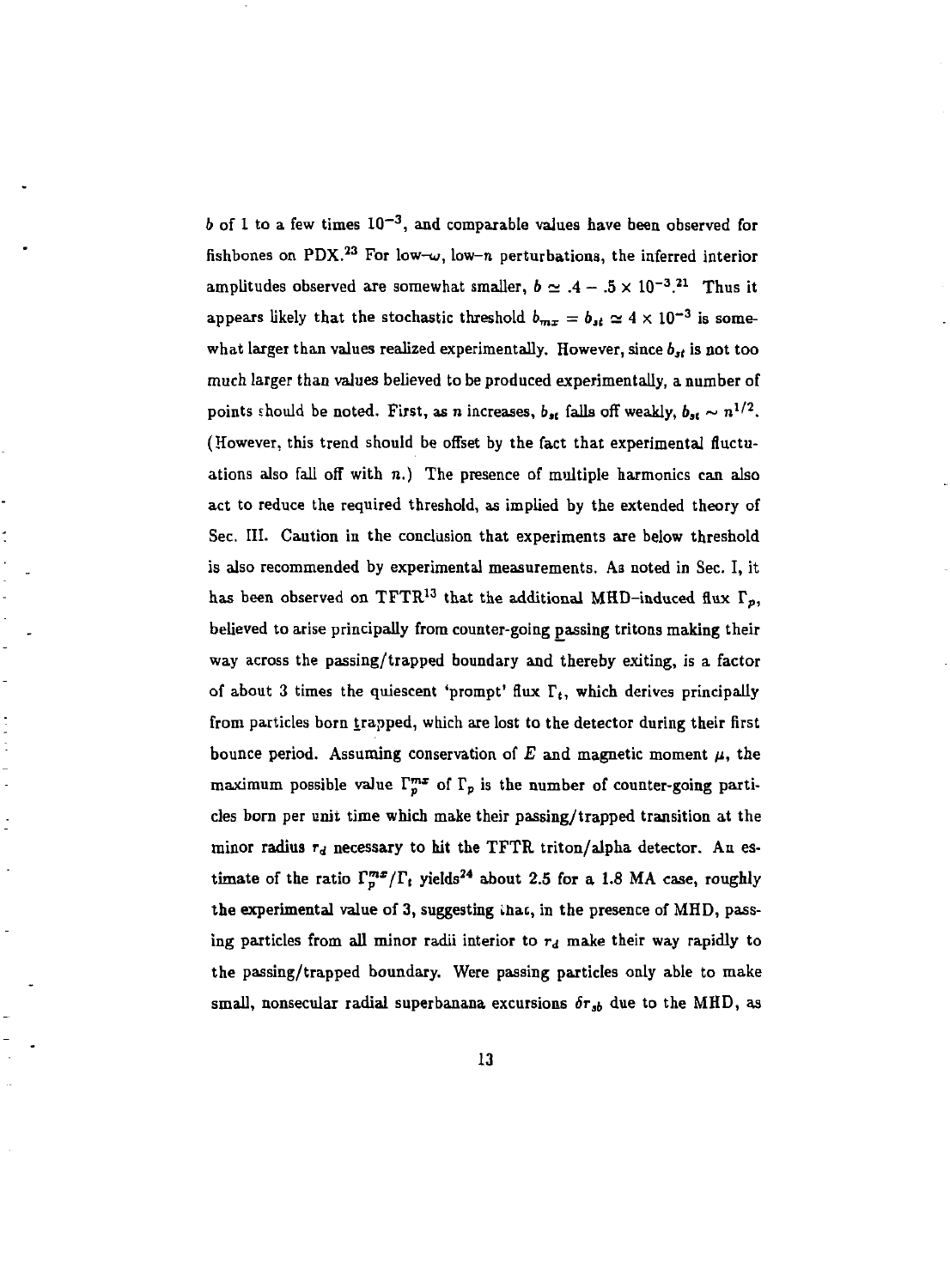one expects below threshold,  $\Gamma_p/\Gamma_t$  would be smaller by a factor of at least  $\delta r_{sb}/r_d \ll 1.$ 

### **III. Extended Theory**

د<br>پ

WHERE HE WAS ARRESTED FOR A SERIES OF A SERIES OF A SERIES OF A SERIES OF A SERIES OF A SERIES OF A SERIES OF A

The agreement of the analytic and numerical results of the previous section provides some confidence in applying the same analytic approach to more complicated situations of interest. It is also desirable to put the theory in a form where its connection to instances of stochastic transport which have been studied earlier is clarified.

The generalization to arbitrary  $\omega$  has already been carried out in the single-harmonic development in Sec. II. An important further extension we wish to make on the theory of Sec. II is to allow for the presence of multiple harmonics. Each harmonic component, which we designate with harmonic label *a*, has its own values of  $(m, n)$ <sub>*a*</sub>, and phase  $\phi_a$ .

The stochastic mechanism of principal interest in this paper is for  $\tau = 1$ particles, with perturbed radial motion  $\dot{\tau} = \dot{\tau}_A$  given in Eq.(4), arising from the parallel portion  $A_{\parallel} \equiv \bar{\alpha} B_0 R_0$  of the vector potential. In contrast, the original case of tokamak stochastic transport studied<sup>5</sup> was for  $\tau = 0$  particles, perturbed by radial 'grad-B' drifts  $\hat{r}_B$  from TF coil ripple. In the general case, one might also wish to include a further transport mechanism, *viz.*, the contribution  $\dot{\bar{r}}_E$  to  $\dot{\bar{r}}$  arising from electrostatic perturbations. At little extra formal cost, the treatment of all these mechanisms may be combined.

Expression (1) for  $\tilde{\alpha}$  or  $A_{\parallel}$  is generalized in the obvious way,  $\tilde{\alpha}$  =  $\sum_{a} \alpha_a(r) sin \eta_a$ . Similarly, we write the magnetic ripple strength  $\bar{\delta}(x) \equiv$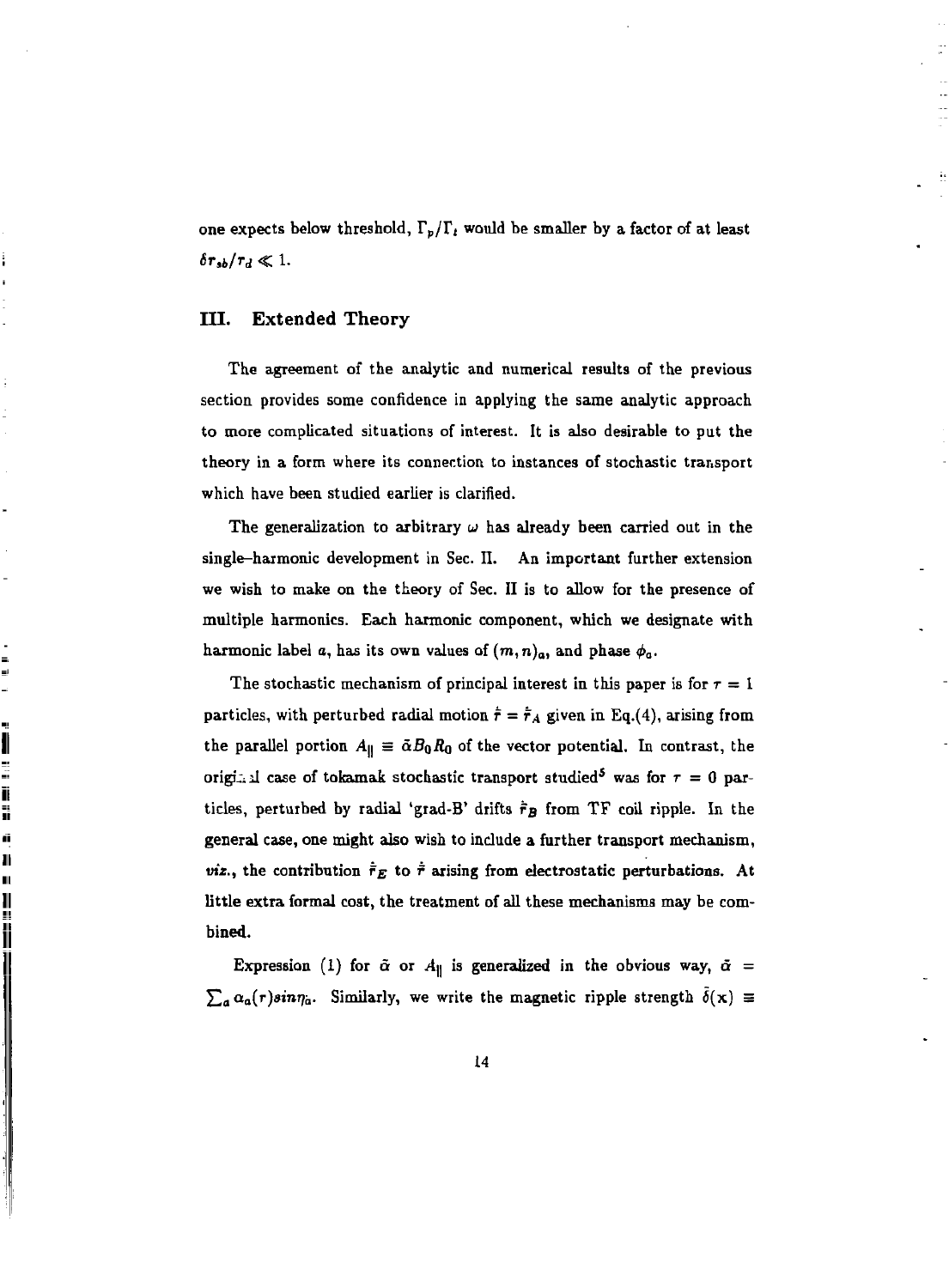$\delta B(\mathbf{x})/B_0$  as  $\delta(\mathbf{x}) = \sum_a \delta_a(\tau) sin\eta_a$ . (For simplicity, the relative phases of the components of  $\tilde{\alpha}$  and  $\tilde{\delta}$  are taken equal to 0.) For  $\dot{\tilde{\tau}}_E$ , an analogous expression may be used for the perturbing potential  $\tilde{\phi}$ . For alphas, however, this effect is negligible, and so will be dropped here. Then a single expression for  $\dot{\bar{r}}$ , valid for both  $\tau = 0$  and 1 particles, including both the  $A_{\parallel}$  and grad-B mechanisms, and multiple harmonics, is

$$
\dot{\bar{r}} = \dot{\bar{r}}_A + \dot{\bar{r}}_B = \sum_a [-v_{\parallel}b_a(r) + \hat{v}_{Ba}] \cos \eta_a
$$
\n
$$
\simeq -\sum_{l_b} \sum_a [(\tau u_0 b_0 - \hat{v}_B)_a J_{l_a} + \frac{1}{2} (\tau u_0 b_1 + u_1 b_0)_a (J_{l_a-1} + J_{l_a+1})] \cos(\eta_a \bar{\zeta} + l_b \theta_b + \phi_a)
$$
\n
$$
= -\sum_{n_a} \sum_{l_b} v_{l_b} \cos(\eta_a \bar{\zeta} + l_b \theta_b + \phi_b).
$$
\n(12)

Here,  $l_a \equiv l_b + \tau m_a$ , each of the Bessel functions has argument  $\eta_{1a} \equiv n_a \zeta_1 - \tau_m$  $m_a\theta_1,$  generalizing the earlier definition of  $\eta_1$  in the obvious way, and  $\hat{v}_{Ba}\equiv 0$  $qn_a\mu\delta_a/(M\Omega_g r)$  is the amplitude of the grad-B drift due to component a.  $\Omega_g$  is the particle gyrofrequency, and *M* its mass. In the third form given (second and third lines), we have neglected terms of order  $u_1b_1$ . Writing the summation over  $a \to (m_a, n_a)$  in this form as  $\sum_{(m_a, n_a)} v_{l_a} \cos(n_a \bar{\zeta} + l_b \theta_b + \phi_a),$ in the final form, we gather the summation over *m<sup>a</sup>* into the definitions of the overall harmonic amplitudes  $v_{l_b}$  and phases  $\phi_b$ , given by  $v_{l_b}^2 \equiv v_{cl}^2 + v_{sl}^2$ and  $\tan(\phi_b) \equiv v_{si}/v_{ci}$ , where  $v_{ci} \equiv \sum_{m_a} v_{i_a} \cos \phi_a$ , and  $v_{si} \equiv \sum_{m_a} v_{i_a} \sin \phi_a$ . If one assumes all harmonics have just a single  $n_a$ , as is the case, for example, for fully toroidal eigenmodes, the resultant final expression for  $\dot{\bar{r}}$  is formally the same as the single-harmonic, single-mechanism expression (7). As a result, Expression (10) for the island widths is still valid, as is stochasticity criterion (11), with the simple replacement  $v_l \rightarrow v_{l_b}$ . With the sum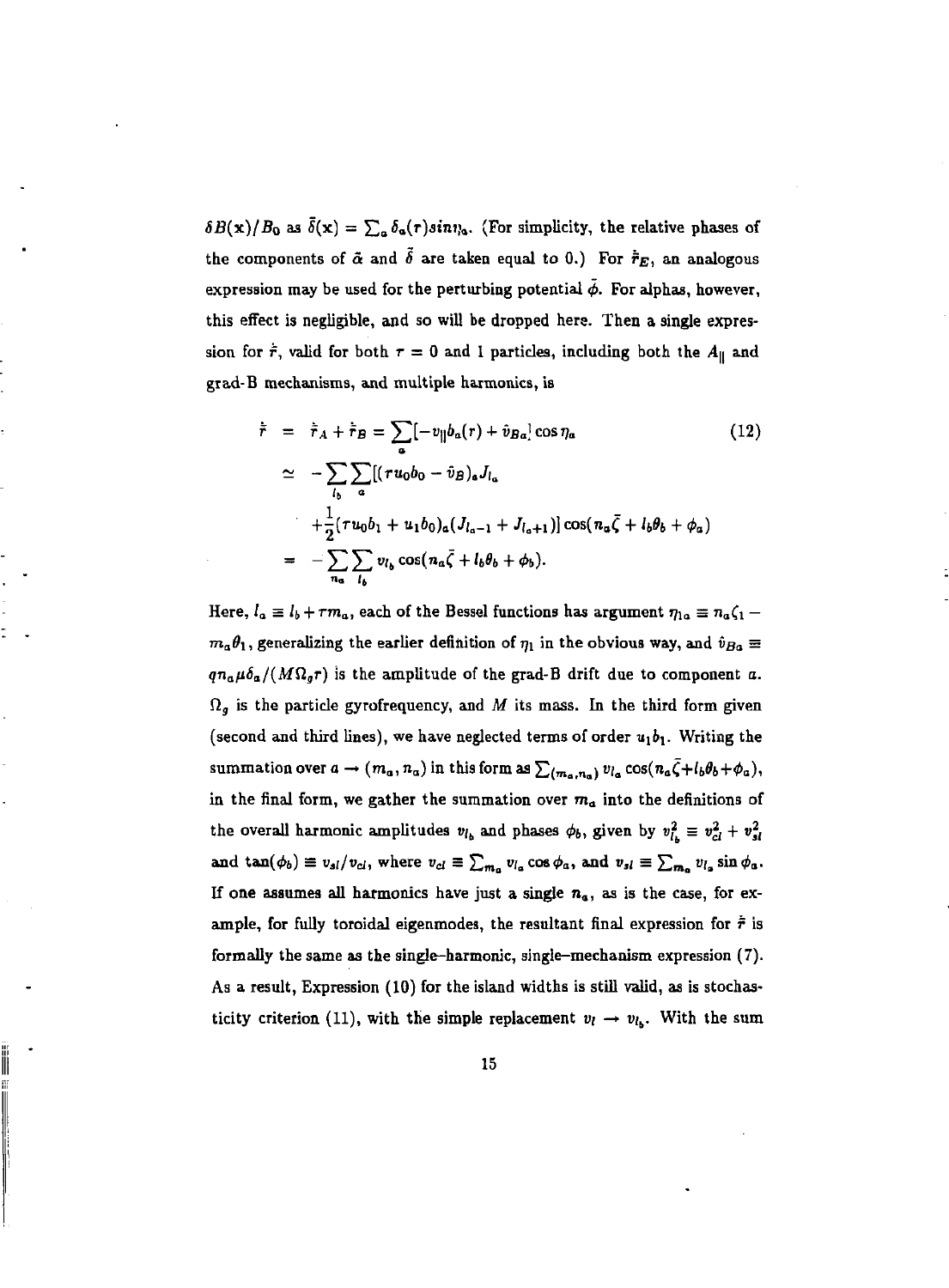over  $n_a$  retained, Eq.(12) is formally the same as that used by  $\mathrm{Stix}^{25}$  and by Rechester and Rosenbluth<sup>26</sup> to study the driftless 'magnetic braiding' problem (though the perturbations envisioned there were higher- $n$ ), where the summation  $\sum_{l_k}$  here replaces  $\sum_{m_k}$  there, and reduces to it in the driftless limit.<sup>16</sup>

#### **A. Connection with Other Stochastic Mechanisms**

With Eq.(12) in hand, we digress briefly from the low- $\omega$ ,  $\tau = 1$  mechanism on which this work mainly focusses, and consider the relationship of that mechanism to the other stochastic mechanisms already mentioned.

The relationship to the high- $\omega, \tau = 1$  case<sup>8,9</sup> is straightforward. Assuming  $\dot{\bar{r}} = \dot{\bar{r}}_A$  and considering a single harmonic, Eq.(12) reduces to (7), and it and (9) are valid for arbitrary  $\omega$ . Thus, from Eq.(9), as  $\omega$  is changed from 0, the principal change is a shift in the positions  $q_i(\tau = 1) \simeq (\omega/\Omega_b - l_b)/n$  of the resonant surfaces from their 0-frequency values  $-l_b/n$ , with the island widths  $\delta r_l$  and resultant overlap condition varying only slowly with equilibrium parameters. Thus, a shift  $\Delta\omega = \Omega_b$  in  $\omega$  moves the resonant surfaces radially across the spacing  $\Delta_1 q \equiv q_i - q_{i+1} = 1/n$  between two successive rational surfaces. In the case of Fig. 4b, this would shift the primary  $(l = 0)$ island from the  $q = 2$  to the  $q = 3$  surface, where the  $l = -1$  island now stands, and move an  $l = 1$  island of comparable width to the  $q = 2$  surface, leaving the overlap condition across the  $q = 2$  and 3 surfaces about the same. Since  $\omega \sim \Omega_b$  for the TAE mots, one expects a shift of about this size in the resonant surfaces, and accordingly small changes in the stochasticity threshold.

Í

ã

!!<br>!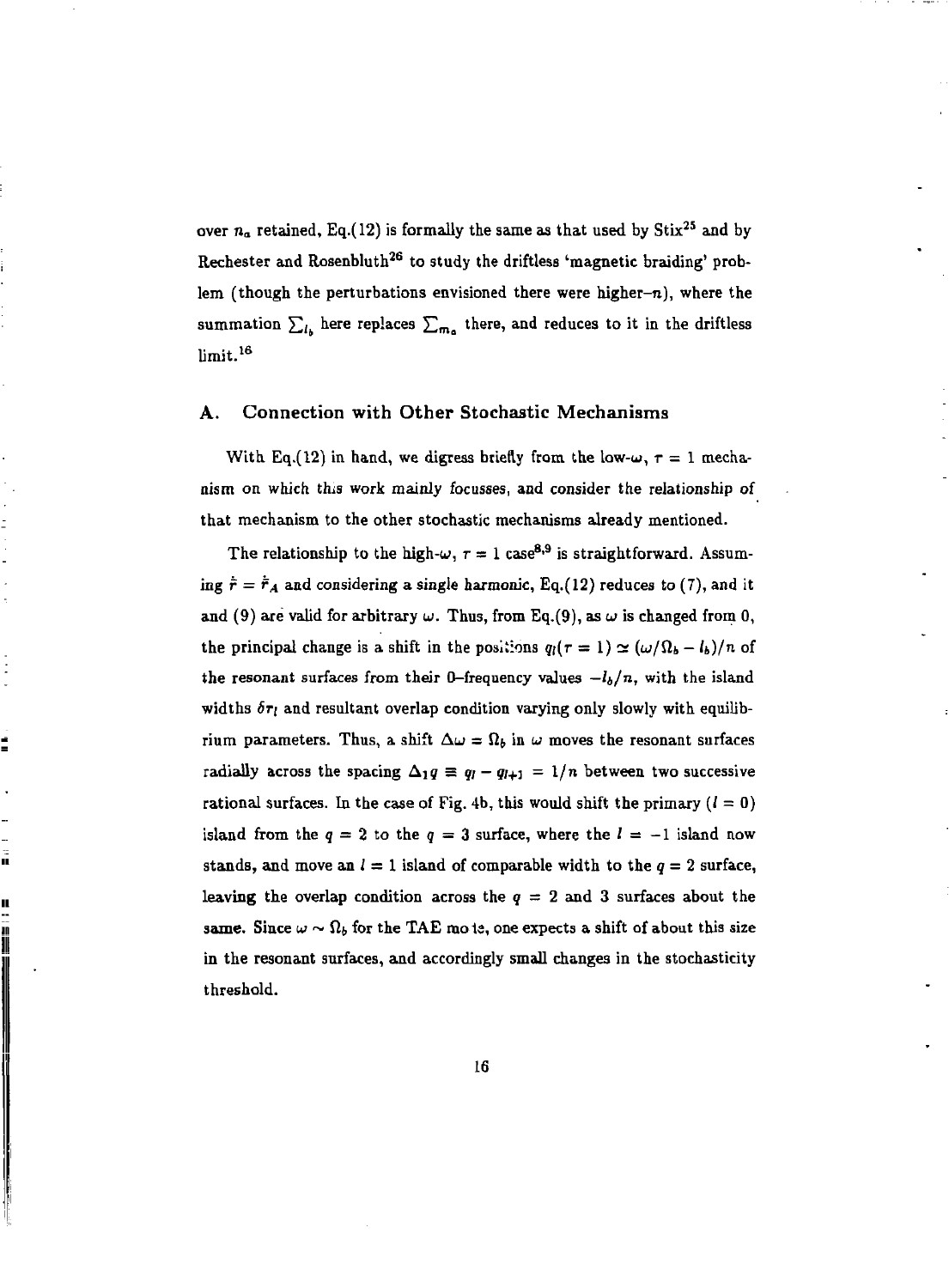For frequency shifts somewhat larger than this, since the island widths *Sri* fall off as |/| increases, the wider, primary islands can be shifted out of the range of *q* in the plasma, and the stochastic mechanism can thereby be eliminated. An analogous frequency-dependent 'quenching' of the trappedparticle stochastic mechanism has also been found analytically $^{\text{4}}$  and corroborated numerically.<sup>18</sup>

One noteworthy singular feature of the  $\omega = 0$  problem is that  $q_i(\omega = 0)$ is independent of particle quantities. Thus, while all particles have the same set of  $q_i$  for  $\omega = 0$ , for  $\omega \neq 0$  the rational surfaces shift from the  $\omega = 0$  positions at rates depending on the particle energy and pitch, *via*  $\Omega_b$ . This will introduce a greater sensitivity of stochasticity to pitch  $\lambda$  than that observed above for the  $\omega = 0$  case. This may make low-w perturbations preferable in the context of the ash removal process to be discussed in Sec. IV.

The relation of the  $\tau = 1$  mechanism to that for  $\tau = 0^{3-5}$  is not quite as simple, because  $\eta_1$  is a more sensitive function of  $\bar{r}$  for  $\tau = 0$  than for  $\tau = 1$ . Specializing Eq.(12) to  $\tau = 0$  and to the single-harmonic,  $\dot{\tau} = \dot{\tau}_B$  case for which the  $\tau = 0$  problem has been studied, one has expression (7) (as for  $\tau = 1$ , now with  $v_i = -\hat{v}_B J_i$ .

For  $\tau = 1$ ,  $\eta_1 \simeq -m\theta_1$  depends principally upon perpendicular drifts, which change only weakly with  $\bar{r}$ . Thus, for  $r = 1$ ,  $J_i$  remains about constant as  $\tilde{r}$  changes, the principal radial variation in the problem entering through  $\Omega_l(\bar{r})$  in Eq.(9). This results in the resonant island width  $\delta r_l$  given in Eq.(10). Referring to this width for the moment as  $\delta_1 r$ , and to the radial spacing between successive resonances as  $\Delta_1 r = \Omega_b/\Omega'_l \simeq 1/(nq')$ , overlap condition (11) may be approximately written  $\delta_1 r \gtrsim \Delta_1 r$ .

In contrast, for  $\tau = 0$ , changes in  $\vec{r}$  produce large changes in the particle

į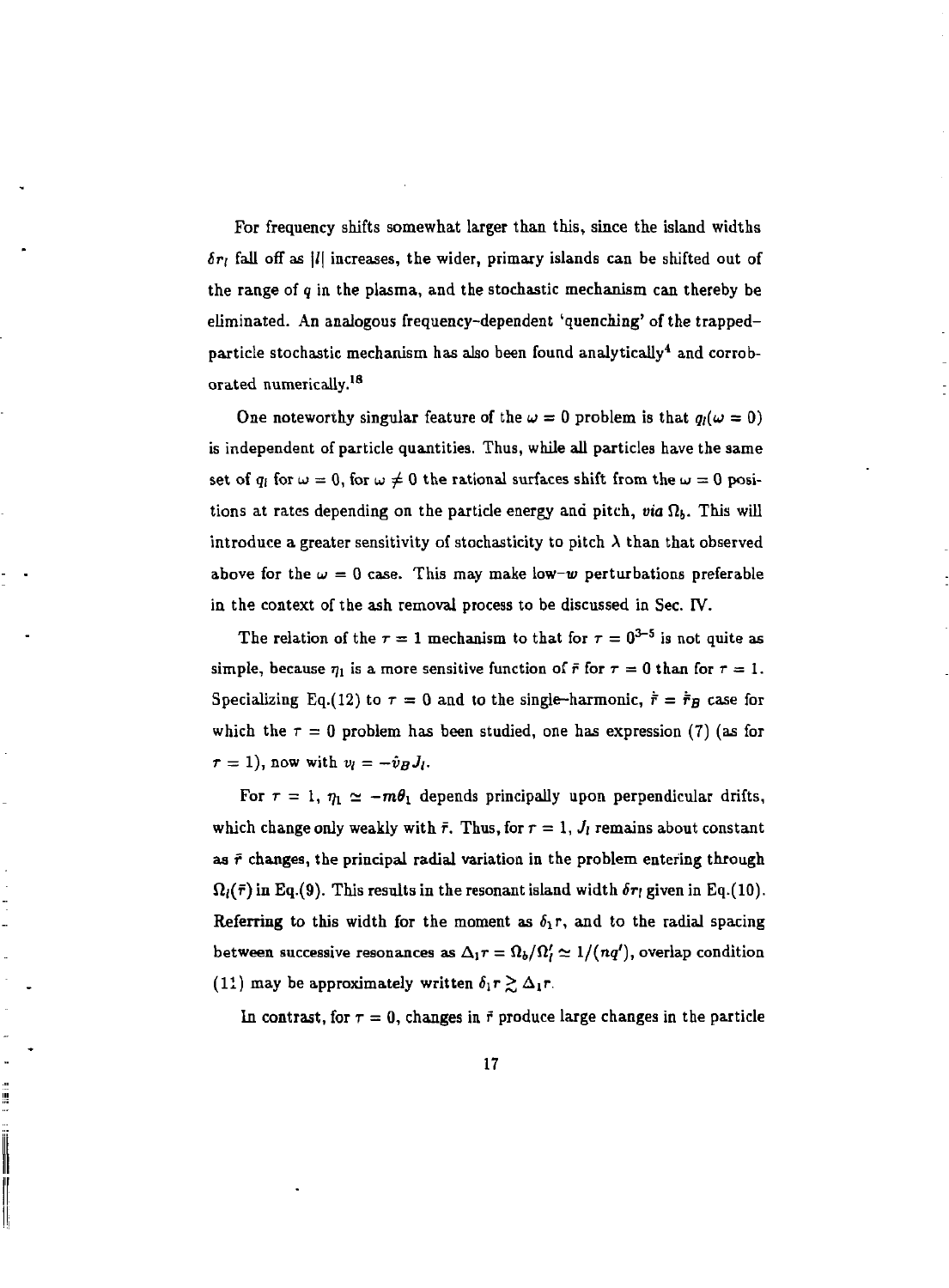turning point  $\theta_1$  (a quantity determined by parallel motion), and thus in  $\zeta_1 \simeq q\theta_1$  and  $\eta_1 \simeq qN\theta_1$ . (Here,  $qN \equiv qn - m = qRk_{\parallel}$ .) Now, when a particle drifts radially a distance  $\Delta_2 r = \pi/\partial_r \eta_1 \simeq \pi/(\eta q' \theta_1)$ , the change in  $\eta_1$  is large enough to cause  $J_l$  or  $v_l$  to reverse sign. Thus, for  $\Delta_2 r < \Delta_1 r$ , as is typically the case for  $r = 0$ , each resonance does not produce a single island of width  $\Delta_1 r$ , but a series of 'sub-islands,' of width  $\Delta_2 r$ , with separatrices coming at the successive zeroes of the  $J_i$  for that resonance. Stochasticity then ensues when the nonresonant excursion  $\delta_2r = v_{l\pm 1}/\Omega_b$  induced by the neighboring harmonics is large enough to push a particle from one sub-island to the next, *i.e.* $\delta_2 r \gtrsim \Delta_2 r$ . Using the expressions just given for these widths, along with the large-argument form  $J_l(z) \sim 1/\sqrt{\pi z}$  and taking  $\theta_1/\pi \sim 1$ results in the stochasticity criterion of Ref. 5, up to a numerical factor.

A final stochastic mechanism previously studied, both in the absence, $^{25,26}$ and presence<sup>16</sup> of particle drifts, is transport in the presence of multiple, high- $n$  harmonics. The same theory as in Ref. 16 also applies to the present low to moderate-n case. Because for multiple n the  $q_{nm}$  can fall in an interlacing pattern, island overlap can occur at lower amplitudes than given by (11) for the single-n problem. Numerical corroboration for this has recently been given by Hsu and Sigmar for the TAE-problem:<sup>27</sup> while  $b_{st} \sim 10^{-3}$  for a single  $n \sim 1$  eigenmode, for multiple *n*,  $b_{st} \sim 10^{-4}$  is found.

#### **IV. Energy-Selective Transport**

= E

i

We now wish to investigate some of the possibilities raised by the extended theory of the previous section. Expression (12), along with the definitions of  $v_{i_h}$  and  $\phi_b$ , make explicit the way in which multiple harmonics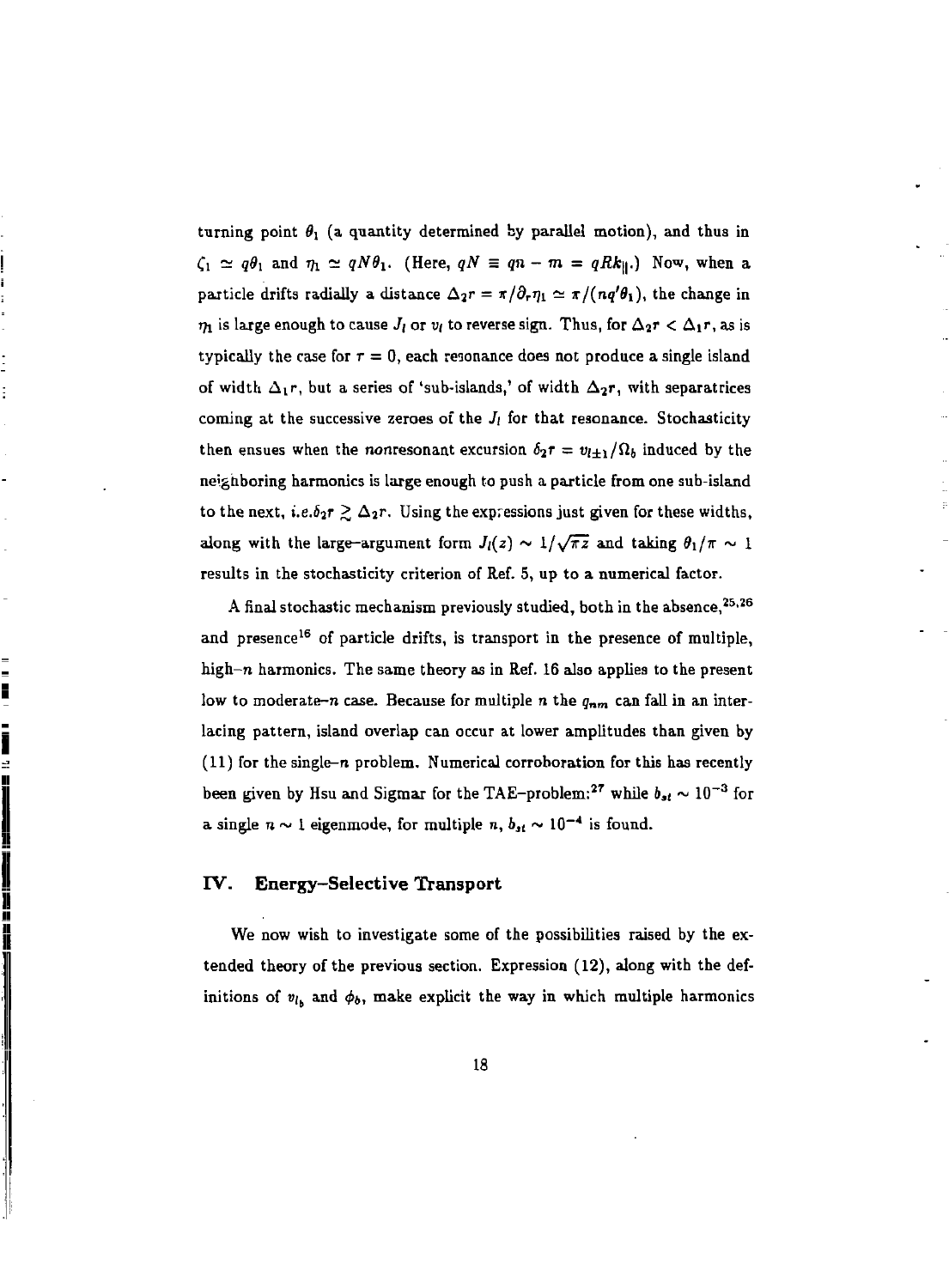affect the island widths and consequent transport. One notes that both positive and negative interference of one mode with another is possible at each harmonic  $l_b$ , and, through the  $J_{l_a}(\eta_{1a})$ s, that this interference has an energy dependence which is not monotonic, as the intuitions discussed in Sec. I would suggest, but rather oscillatory.

In Figs.3 and 6b one sees the  $(2,1)$  mode inducing stochastic transport supporting the second of the two intuitions noted in Sec. I; more energetic particles become stochastic before less energetic particles (or magnetic field lines). However, it is easy to construct examples in which the opposite expectation is borne out. (Whether such perturbations are produced in the plasma by external windings, or by control of the current profile, or by some other means is beyond the scope of this paper. The intention here is only to explore what kinds of transport effects might be obtained, assuming the postulated perturbations can be produced.) In Fig. 7 is shown the effect on the island structure of adding to the (2,1) magnetic perturbation an additional (3,1) magnetic perturbation, having  $\alpha_{\text{max}} = .125 \times 10^{-3}$ . The (2,1) island width is not much changed. For the  $(3,1)$  island, however, the  $l=-1$ sideband contribution from the  $(2,1)$  perturbation, proportional to  $J_{-1}$ , adds to the primary  $(l = 0)$  contribution  $\propto J_0$  from the (3,1) perturbation, causing in this case a cancellation of the (3.1) island at  $E/E_0 \approx .5$ . Thus, the 'stochasticity profile' has been reversed from that in Fig. 6b; while the (2,1) mode alone is below threshold for low-energy particles and stochastic for high-energy ones, for this  $(2,1)+(3,1)$  superposition energetic particles are nonstochastic while low-energy particles and the magnetic field itself are stochastic. It should also be noted that this result depends upon the relative phase  $\phi_{31} - \phi_{21}$  between the perturbations. Were this phase shifted by  $\pi$ ,

Ξ

iii) 謂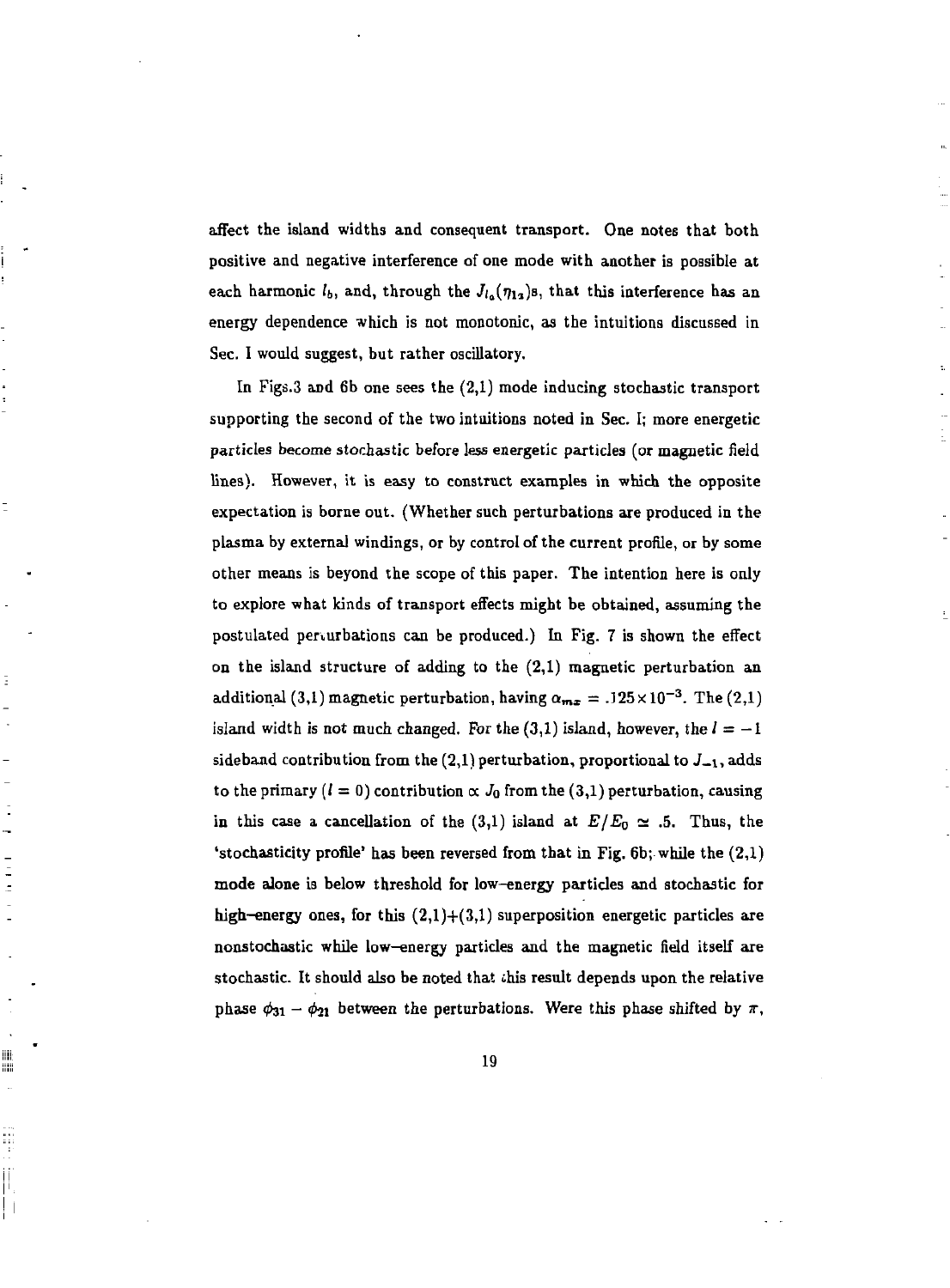$J_{-1}$  would instead *add* to the  $J_0$ , making particles of *all* energies shown stochastic.

For burn control, a stochasticity profile like that in Fig. 6 is desirable; one would like to remove energetic particles, which if left would cause thermal runaway, while not losing confinement of the bulk plasma. For ash removal, still another profile is needed; one still wants to be below threshold for the bulk, *as well as* for energetic alphas, but above threshold for alphas at some intermediate energy, where they have spent most of their energy in heating the plasma, but still have drift orbits making them distinguishable from the thermal background. For this one needs to make more use of the oscillatory character of the Bessel functions, and for that one needs a somewhat larger  $\eta_1$ , and so larger  $(m, n)$ . Fig. 8 illustrates this, plotting the island boundaries for a (6,3) perturbation, with amplitude  $\alpha_{m\pi} = .7 \times 10^{-4}$ , or  $b_{m\tau} = 1.7 \times 10^{-3}$ ,  $a_{n\tau}$  is thus the same as before, but  $n_i$  can reach larger values. For this  $(m, n)$ , the first zero of  $J_0$ , corresponding to the first null of the  $(6,3)$  island, falls approximately at  $E = E_0$ , putting that energy below threshold. And as E or  $\eta_1$  approach 0, one is again below threshold, because one is near the zero of  $J_{\pm 1}$  of the sideband islands. At intermediate energies, however, island overlap can occur, as one sees for the (6,3) and (7,3) islands, where overlap occurs in the range  $[E_2, E_1] \simeq [.05, .4]E_0 = [.175, 1.4] \text{MeV}.$ 

 $\equiv$ 

- n n n n n n n

A deficiency of the perturbation of Fig. 8 for purposes of ash removal is that it is radially local; the overlap occurs only in the vicinity of the rational surface  $q_{nm} = 2$ . To extend this to a range of radii, one can apply a superposition of harmonics *a,* each having a primary island at a sequence of *Qnm* extending over the minor radius, with each adjacent pair producing overlap patterns similar to that of Fig. 8. Again taking  $n = 3$  and  $\phi_n = 0$  for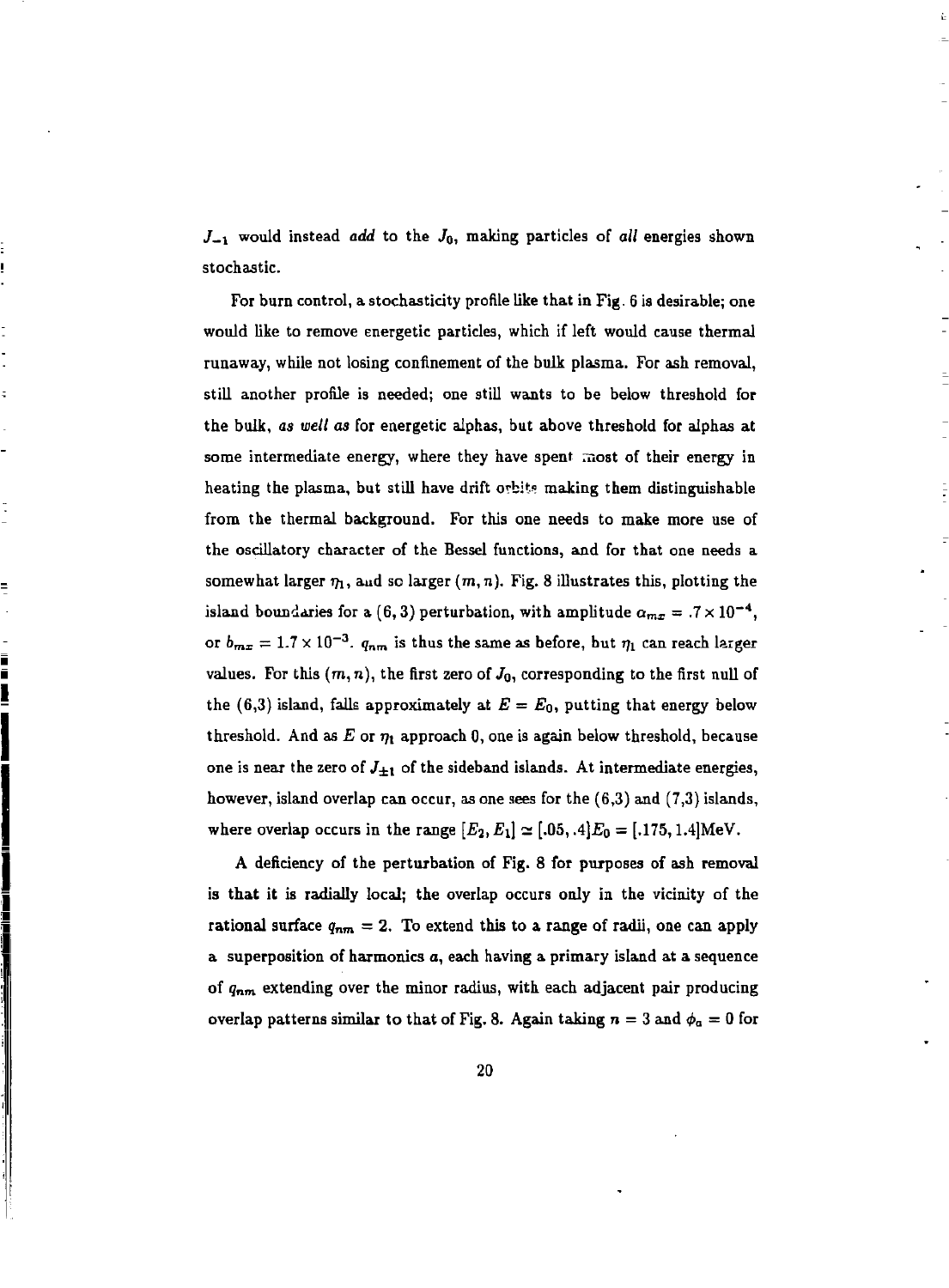all harmonics, with  $m_0 \equiv 6$  yielding a primary island at  $q_{nm} = 2$ , in Fig. 9 we show an example of this. As in Fig. 8, the  $(m, n) = (6, 3)$  harmonic makes a contribution  $\propto J_0$  to the  $(-l_b, n) = (6, 3)$  primary island at the  $q = 2$ surface, and sideband contributions  $\propto J_{\pm 1}$  to the (7,3) and (5,3) islands, as well as smaller contributions to higher-/ sidebands. If one would superpose (7,3) or (5,3) harmonics, then each of these would contribute  $J_0$ 's to the (7,3) and (5,3) islands, destroying the desired feature captured in Fig. 8 that the sideband island widths become small as the energy does. Thus, we superpose only every other  $n = 3$  harmonic. Then, at the  $q = 2$  surface, one has a superposition  $. + \hat{v}_{43}J_{-2} + \hat{v}_{63}J_0 + \hat{v}_{83}J_2 + \ldots \simeq \hat{v}_{63}J_0$ , and at the  $q = 5/3$ sideband surface, one has superposition  $... + \hat{v}_{43}J_{-1} + \hat{v}_{63}J_1 + ...$  In order that these two sideband contributions not tend to cancel, we see that one must choose successive harmonics to have alternating signs or, equivalently, one may take the  $\phi_a$ 's of successive harmonics to alternate between 0 and  $\pi$ . Thus, in Fig. 9 we have used  $\alpha_{\text{max}}(43) = -1.8 \times 10^{-4}$ ,  $\alpha_{\text{max}}(63) = .5 \times 10^{-4}$ . and  $\alpha_{-}$  (83) = .35 x 10<sup>-4</sup>, or  $b_{-}$  (43) = -3.4 x 10<sup>-3</sup>,  $b_{-}$  (63) = 1.2 x 10<sup>-3</sup>. and  $b_{\text{max}}(83) = 1.1 \times 10^{-3}$ . One notes that as r decreases, the value of  $b_{\text{max}}$ needed for overlap increases, because the lower shear at smaller *r* makes the spacing between rational surfaces larger. Also, for the present choice of perturbations, the maximum energy  $E_1$  where overlap occurs becomes larger for the islands deeper in, because  $r_i$ , is decreasing. Thus, while  $F_i \sim 4F_o$ for the overlap of the  $(6,3)$  island with the  $(7,3)$  or  $(5,3)$  islands,  $F_x \sim 75F_x$ . for the  $(5,3),(4,3)$  overlap. Thus, the perturbation represented in Fig. 9 would permit a broadening of the profile of still fairly energetic alphas from the plasma center, but would not create a channel for alpha loss further out until the alphas had slowed to energies more acceptable for ash removal. If

í

Ì.

21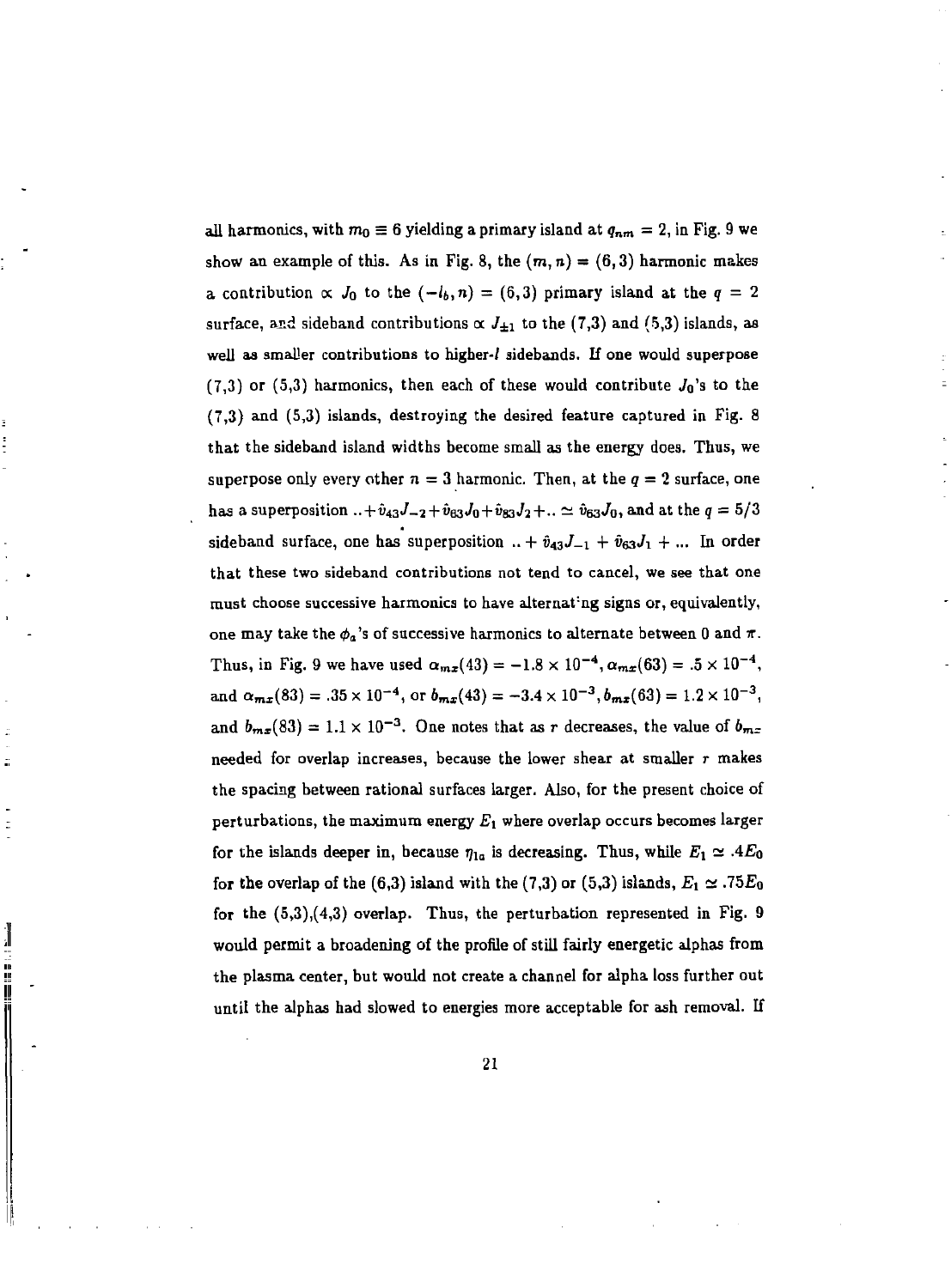desired, a more constant value of  $E_1$  might be achieved by raising the chosen m and n as  $q_{nm}$  is decreased.

#### **V. Discussion**

Ξ

Summarizing, we have explored mechanisms of stochastic transport in tokamaks, focussing principally on the transport of passing MeV ions by lov;-irequency magnetic perturbations. It has been established numerically that, contrary to earlier belief, MHD perturbations can induce loss of energetic ions without concomitant loss of confinement of the bulk plasma. An analytic theory has been developed explaining this, and clarifying the connections among the stochastic mechanisms of earlier studies. The mechanism may explain observed MeV ion loss due to low- $\omega$  modes in TFTR, intermediate- $\omega$  activity on DIII-D, and connects smoothly with the loss mechanism for the higher- $\omega$  TAE modes seen on both machines. The theory also opens the possibility for creating beneficial effects, *viz.* burn control, ash removal, and perhaps compensating undesired transport effects of unavoidable, internally-produced perturbations.

From the initial explorations of the previous section, one sees that one has a good deal of flexibility in prescribing a perturbation yielding a desired stochasticity profile. For ash removal, one notes that  $n$  cannot be too small, or the first null of *JQ* will not be reached near the alpha birth energy *EQ.*  It also cannot be so large that the  $J_i$  go through several periods in going from  $E = 0$  to  $E_0$ , since in that rapidly oscillatory limit, the ranges of the confined bands near  $E = 0$  and  $E = E_0$  become too narrow, both to confine thermal particles, and to confine alphas until they have provided sufficient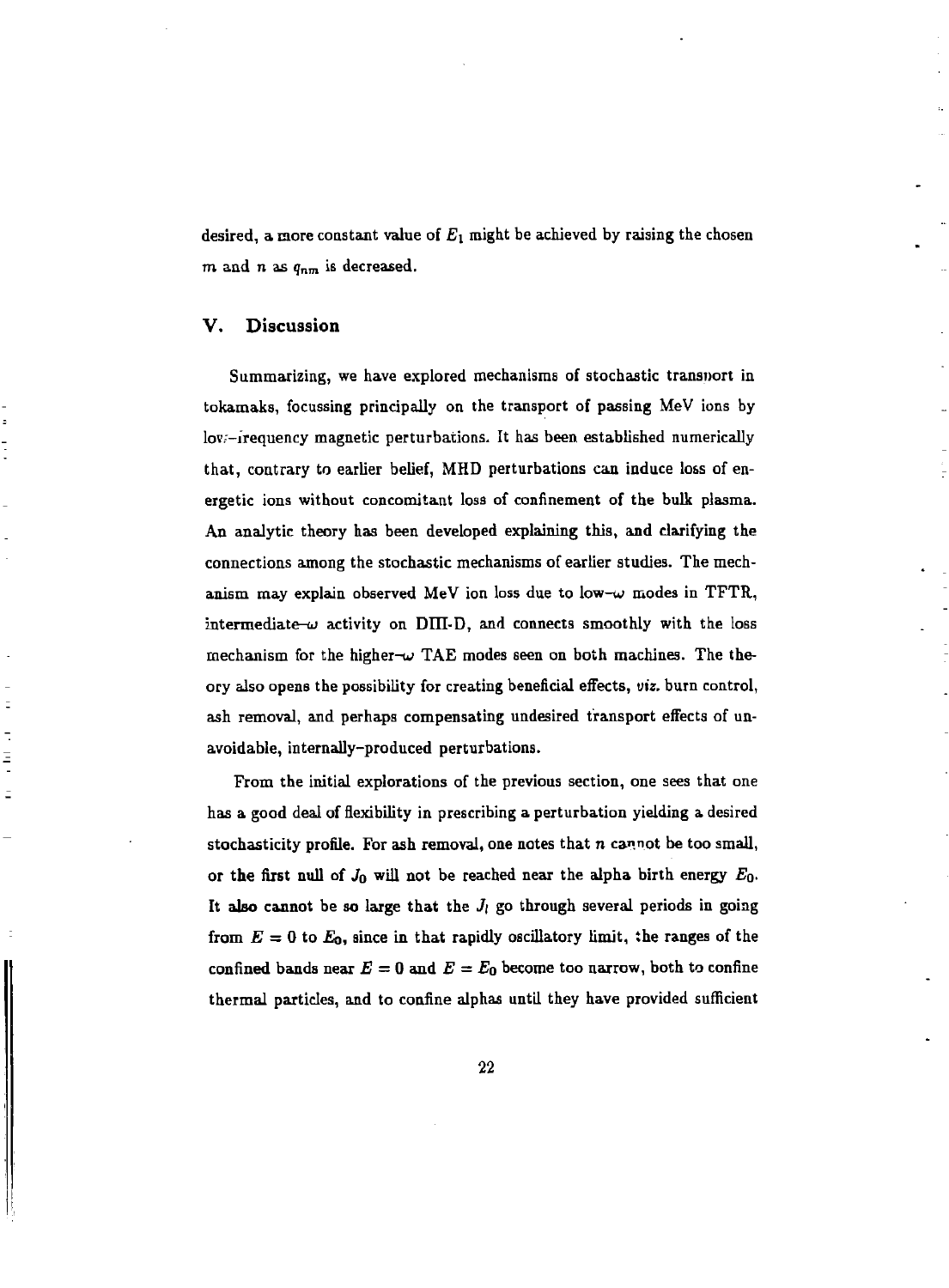heating. For TFTR parameters,  $n \approx 3$  provided about the correct value. Since  $\eta_1 \simeq -m\theta_1 \sim n r_1/a$ , for larger machine size a, since banana width  $r_1$  remains about constant, one needs larger n to keep  $\eta_1$  in the proper range of a few times unity. The amplitudes of the perturbations needed are also quite large, which has the undesirable effect of losing too much of the plasma volume for confinement of thermal particles. A more refined use of multiple harmonics, which as has been noted can greatly diminish the needed amplitude for stochasticity, may help to alleviate this difficulty.

It is likely that the stochasticity profiles shown here can be improved upon by, for example, making the intermediate range over which overlap occurs more localized in energy, and further below threshold at other energies. Given the same argument  $\eta_1$ , the set of  $J_i$ 's form a complete set, so one could in principal take a sum providing any shape island profiles  $\delta r_l(E)$ one wished. However, the situation is complicated by the fact that the  $\eta_{1a}$ 's from successive harmonics are *not* the same, and also that the selection of amplitudes  $\hat{v}_{mn}$  to tailor  $\delta r_l(E)$  for one *l* fixes the form for the other *l*'s. Nevertheless, one has an appreciable number of parameters which can be adjusted in attempting to provide a more optimal perturbation. Given some desired optimal form, the technological task of producing such a perturbation will clearly be quite challenging. However, comparable challenges, for example the design of similarly sophisticated fields for transport optimization in the stellarators Wendelstein-VII-AS and -VH-X, have proven readily achievable.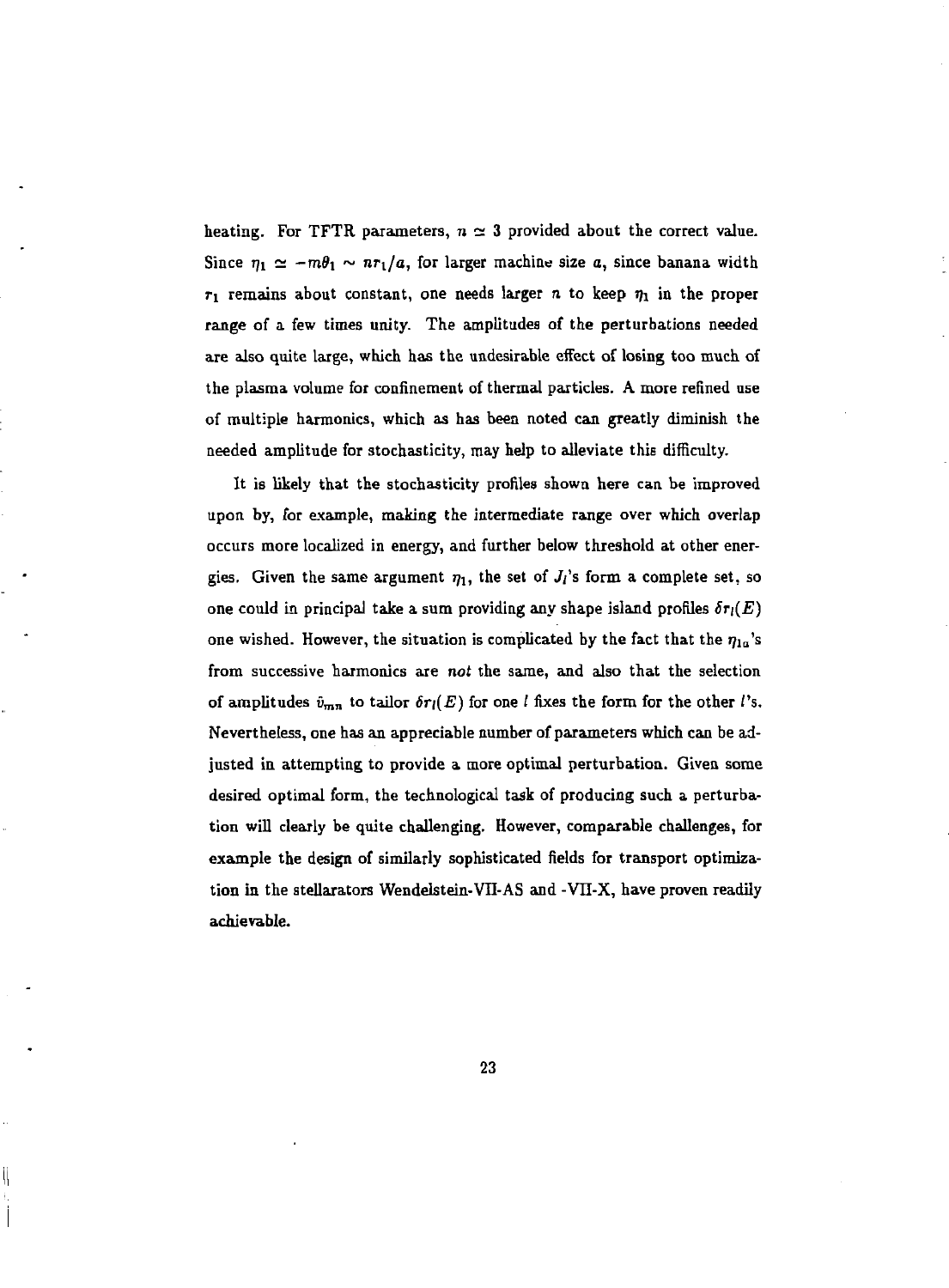## **Acknowledgments**

FILE REAL

The author is grateful to E.D. Fredrickson, R. Kaita, R.B. White, and especially to S.J. Zweben for useful discussions relating to this work.

ä

This work supported by U.S.Department of Energy Contract No.DE-AC02-76-CHO3073.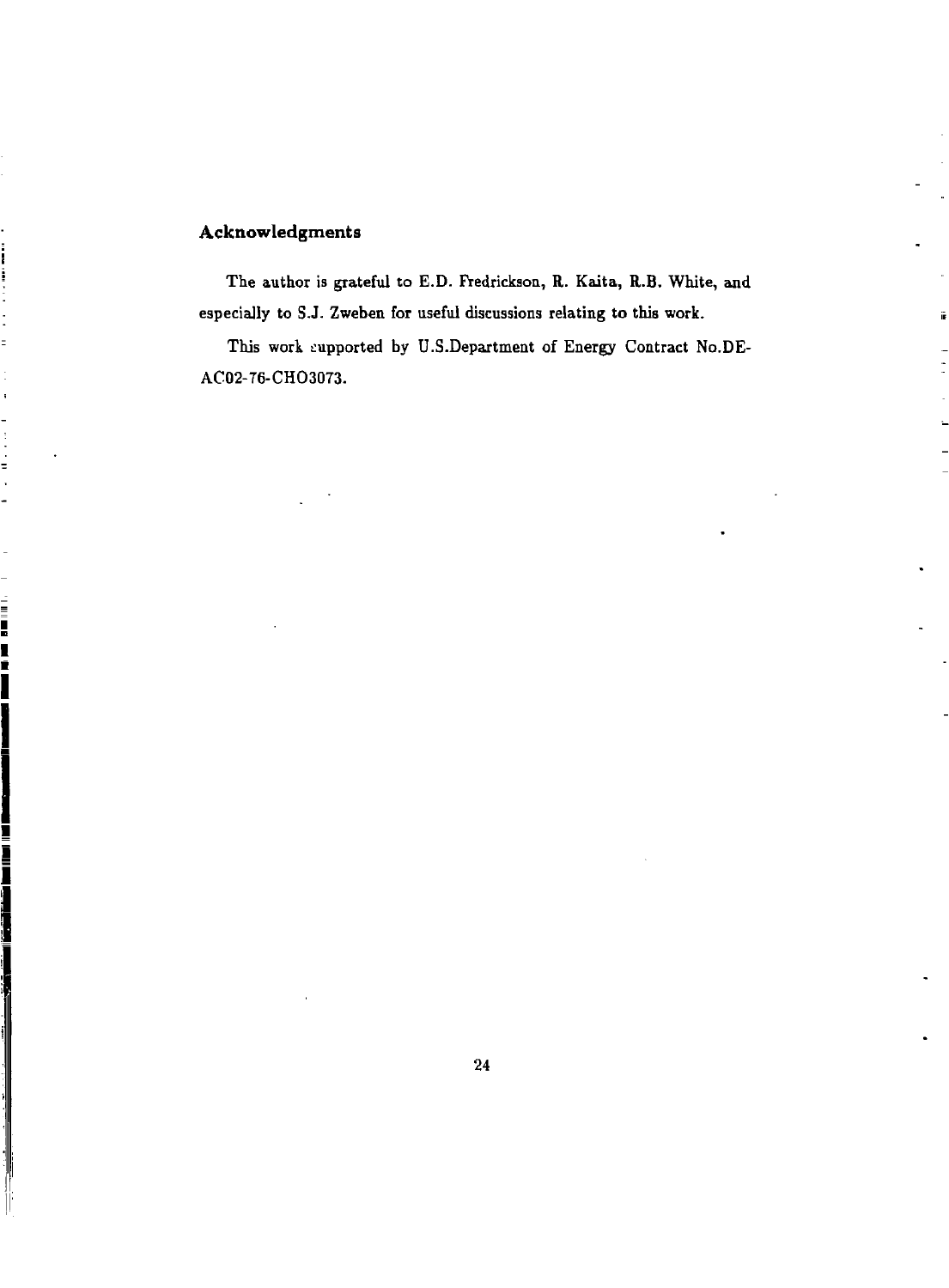### **References**

į  $\overline{a}$ Î.

Î į

||<br>||<br>||

<sup>1</sup>K. McGuire, et al., Phys. Rev. Lett. 50, 891 (1983).

- <sup>2</sup>R.B. White, R.J. Goldston.K. McGuire, A.H. Boozer, D.A. Monticello, and W. Park, *Phys.Fluids* 26, 2958 (1983).
- <sup>3</sup>H.E. Mynick, R.B. White, Theory of Fusion Plasmas, International School of Plasma Physics, October, 1988, J. Vaclavik, F. Troyon, E. Sindoni (eds.) pp.385-400 (1989).
- <sup>4</sup>H.E. Mynick and R.E. Duvall, *Phys. Fluids-B* 1, 750 (1989).
- <sup>5</sup>R. J. Goldston, R. B. White and A. H. Boozer, *Phys. Rev. Lett.* 47, 647 (1981).
- <sup>6</sup>K.L. Wong, et al., Phys. Rev. Lett. 66, 1874 (1991).
- <sup>7</sup>W. Heidbrink, *et al., Nucl. Fusion 31,* 1635 (1991).
- <sup>8</sup>D.J. Sigmar, C.T. Hsu, R.B. White, C.Z. Cheng, (submitted to *Phys. Fluids-B)* (September, 1991).
- <sup>9</sup>H. Ye, H.L. Berk, and B.N. Breizman, *Bull. Am. Phys. Soc.* 36, paper 5S06 (1991).
- 1 0S.V. Konovalov, S.V. Putvinskii, *Sov. J. Plasma Phys.* 14, 461 (1988).
- <sup>11</sup>S.V. Konovalov, S.V. Putvinskii, *Fusion Technol*. 18, 397 (1990).
- <sup>12</sup>E. Bittoni, M. Haegi, Proc. IAEA Technical Committee Meeting on Alpha Particles, Gothenburg, Sweden (June, 1991).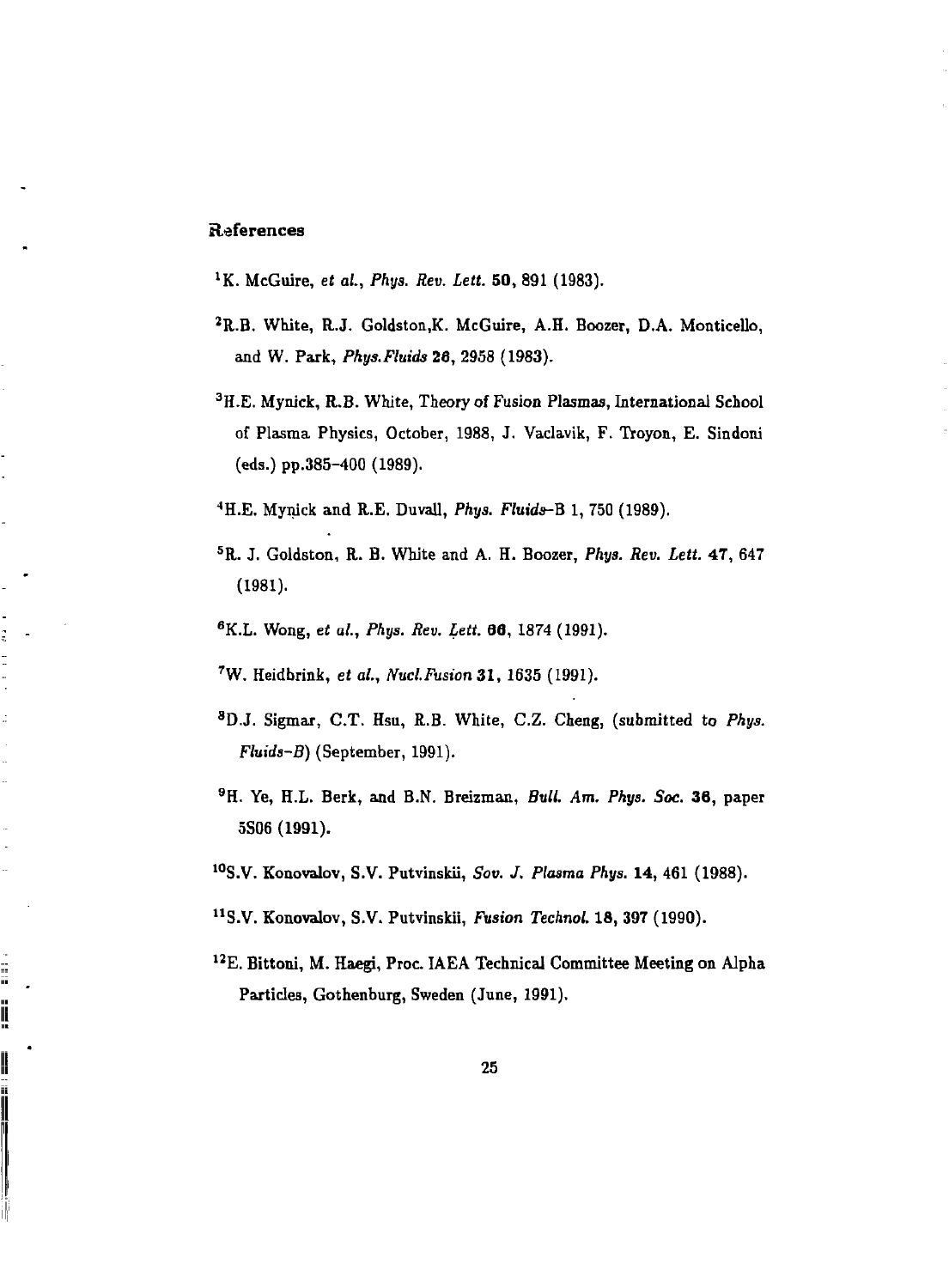- <sup>13</sup>S.J. Zweben, R.E. Duvall, E.D. Fredrickson, R.J. Goldston, H.E. Mynick, J.D. Strachan, and R.B. White, *Phys. Fluids* B2, 1411 (1990).
- <sup>14</sup>H.E. Mynick, Proc. 1992 Sherwood Theory Conference, paper 1C18 (Santa Fe, NM, April, 1992).
- 1 5H.H. Duong, "Confinement of MeV Ions in DIII-D," presented at the Third Workshop on Alpha Physics in TFTR, MIT, Cambridge, Ma (May, 1992).
- 1 6H.E. Mynick,J.A. Krommes, *Phys. Fluids* 23, 1229 (1980).
- X TH.E. Mynick, J.D. Strachan, *Phys. Fluids* 24, 695 (1981).

Ė

 $\frac{1}{2}$ 

计目标

Í

<sup>18</sup>R.E. Duvall, Ph.D. Dissertation, Princeton University (1990).

1 9A.H. Boozer, G. Kuo-Petravic, *Phys. Fluids* 24, 851 (1981).

<sup>20</sup>R.B. White, M.S. Chance, *Phys. Fluids* 27, 2455 (1984).

<sup>21</sup> E.D. Fredrickson, private communications (1992).

2 2W.W. Heidbrink and K.L. Wong, private communications (1992).

- <sup>23</sup>D. W. Roberts, Ph.D. Dissertation, Princeton University (March, 1991).
- 3 4S.J. Zweben, R. Boivin, C.S. Chang, G. Hammett, H.E. Mynick, *Nucl. Fusion* 31, 2219 (1991).

<sup>M</sup> T.H. Stix, *Phys. Rev. Lett.* 30, 833 (1973).

- <sup>26</sup>A. B. Rechester and M. N. Rosenbluth, *Phys. Rev. Lett.* 40, 38 (1978).
- $27$ C.T. Hsu and D.J. Sigmar, presented at the Third Workshop on Alpha Physics in TFTR, MIT, Cambridge, Ma (May, 1992).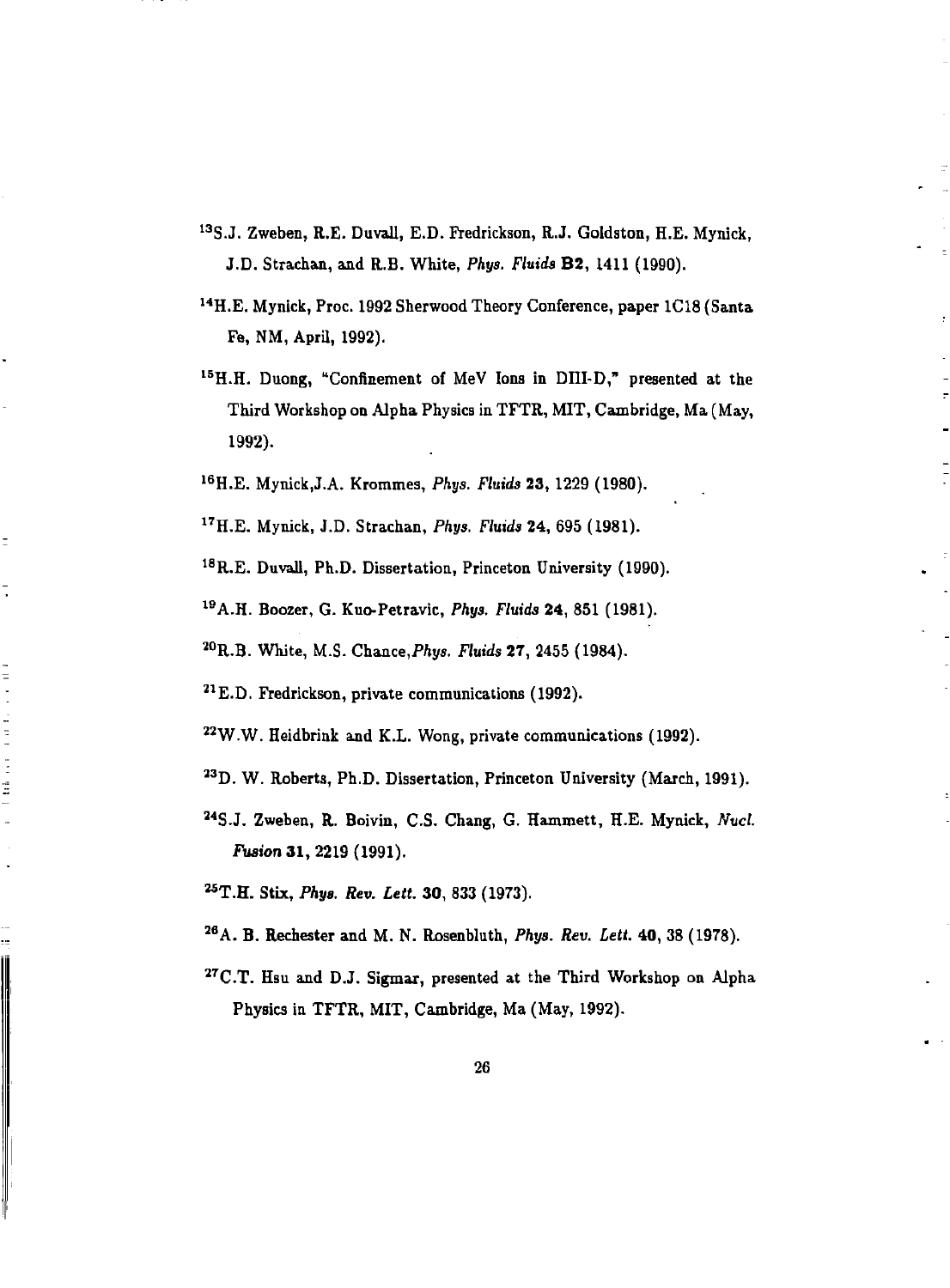#### **Figures**

▌▏▏▏▏▏▏▏▏▏▏▏▏▏▏▏▏▏▏▏▏▏▏▏*▏* 

- FIG. 1. Amplitudes  $\alpha(r)$  for the model MHD perturbations, for  $(m, n) = (2,1)$ , (3,2) and (1,1) modes.
- FIG. 2. Poloidal projection of (a) one trapped  $(\lambda = .18)$  and (b) one passing  $(\lambda = .46)$  alpha orbit in TFTR, perturbed by a (2,1) mode with  $\alpha_{mx} =$  $10^{-3}, \phi_{nm} = -\pi/2, \omega = 0.$
- FIG. 3. Poloidal projection of several other passing orbits for the same perturbation and launch point as in Fig. 2. (a)  $\lambda = .46$ ,  $\phi_{nm} = 0$ , (b)  $\lambda =$  $.46, \phi_{nm} = \pi/2$ , (c) $\lambda = .6, \phi_{nm} = -\pi/2$ , (d) $\lambda = -.46, \phi_{nm} = -\pi/2$ .
- FIG. 4. Poincare maps for (a) the magnetic field and (b) alphas with energy  $E = 3.5$  MeV, and  $\lambda = 1$ , for a (2,1) mode with  $\alpha_{mx} = 10^{-4}$ .
- FIG. 5. Sequence of orbits launched with same initial conditions as Fig. 3c  $(r/R_0 = .15, \theta = -\pi/2, \zeta = 0, \lambda = .6, E = E_0, \text{ and } (m, n) = (2, 1), \phi_{nm} =$  $-\pi/2$ , but with perturbation amplitudes  $\alpha_{m} (10^{-3} = (a)0.7, (b)0.6,$ (c)0.4, and (e)0.1.
- FIG. 6. (a) Plot of coupling coefficients  $G_l$  for  $l = 0$  and -1 versus  $\eta_1 \propto E^{1/2}$ , for three values of pitch angle  $\chi \equiv \arccos \lambda$ ,  $\chi = 0.0, 0.1$ , and 0.2. The marks on each curve are separated by  $E_0/10$ . (b) island boundaries for the  $l = 0, -1$  islands versus  $\eta_1$ , using the  $G_l$  of Fig. 6a in Eq.(10), for  $\alpha_{\rm m} = .5 \times 10^{-3}$ .
- FIG. 7. (a) profiles  $\alpha_a(r)$  of a superposition of the same (2,1) mode of Fig. 6, along with an additional (3,1) perturbation with  $\alpha_{m}z = .125 \times 10^{-3}$ .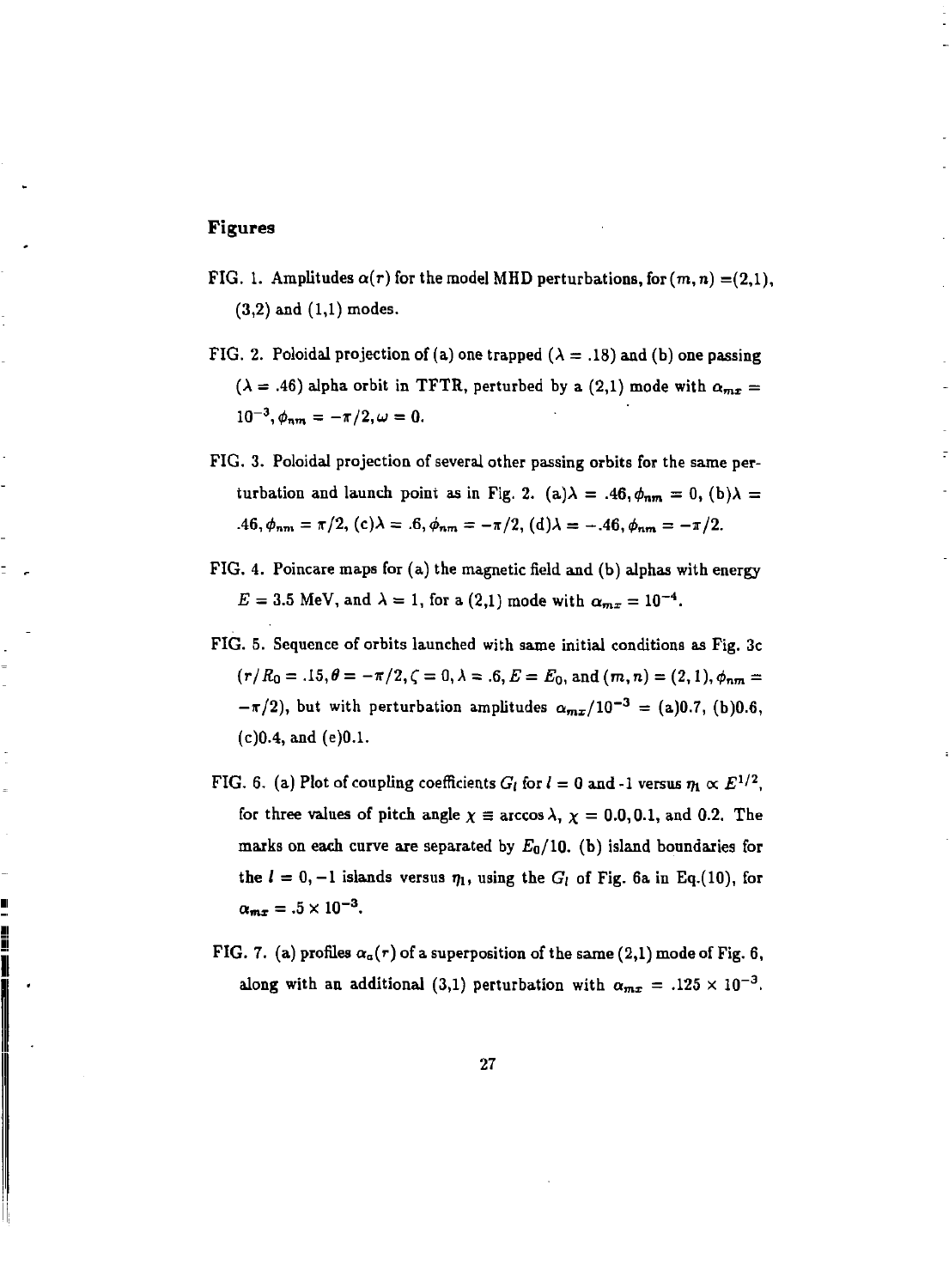(b)Island boundaries for the superposition, assuming zero relative phase between the modes.

- FIG. 8. Same plots as Fig. 7, but for a single (6,3) perturbation, with  $\alpha_{mx}$  = .7  $\times$  10<sup>-4</sup>. Island overlap occurs for intermediate energies, but not for thermal energies or those near the alpha birth energy, as needed for ash removal.
- FIG. 9. Extension of the ash removal approach of Fig. 8 to make it radially global, by superposing a series of harmonic perturbations, with  $(m, n, \alpha_{mx}) = (4, 3, -1.8 \times 10^{-4}), (6, 3, .5 \times 10^{-4}),$  and  $(8, 3, -.35 \times 10^{-4}).$

whether the computation of the computation of the computation of the computation of the computation of the computation of the computation of the computation of the computation of the computation of the computation of the c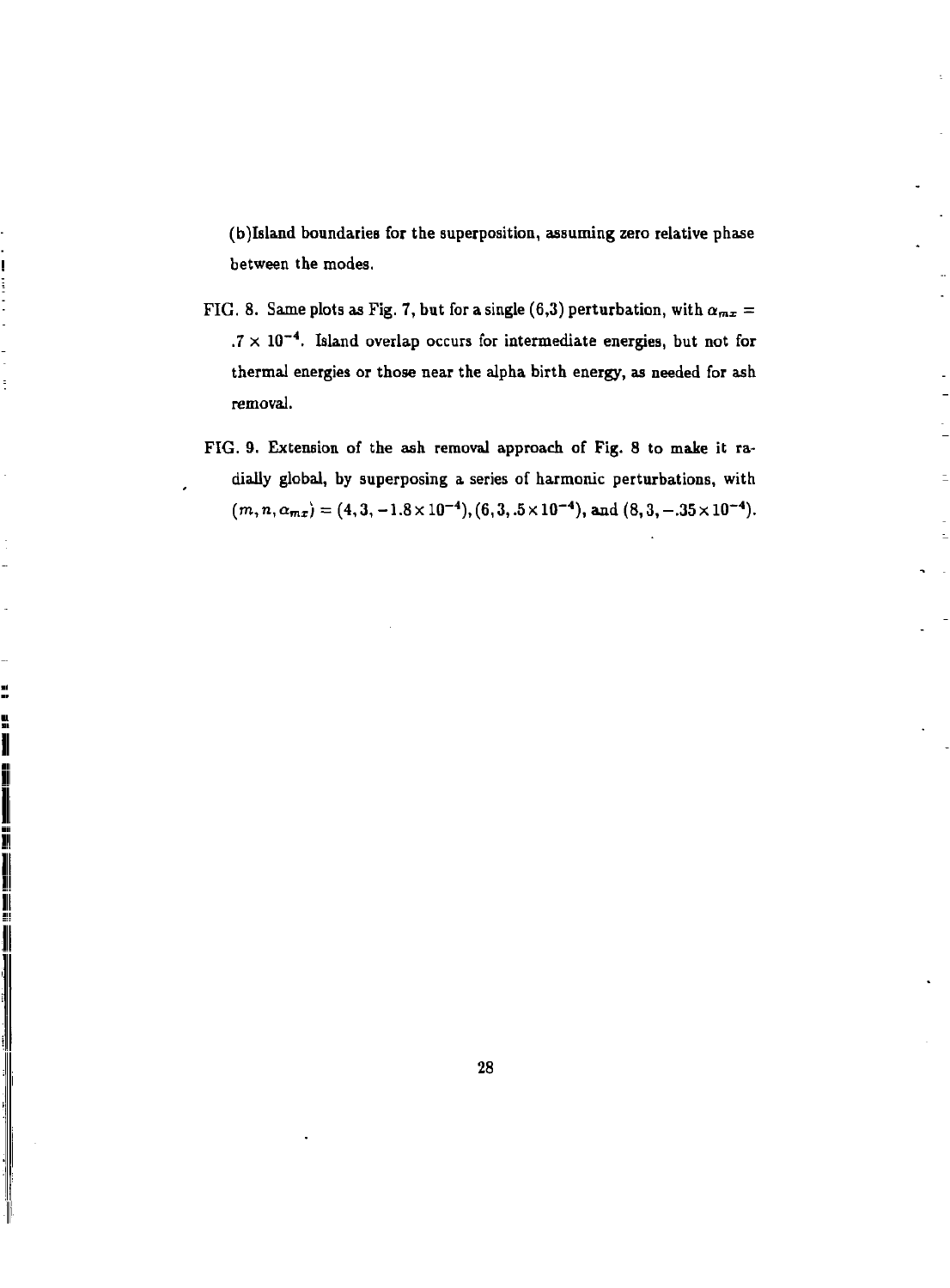

 $\mathbf{u}$ 

 $\ddot{\phantom{0}}$ 

 $\sim$ 

. . . .  $\hat{\mathbf{r}}$ 

 $\bullet$ 

**ALC: U** 

 $\cdot$ 

 $\tilde{a}$ 

 $\bullet$ 

 $\mathbf{r}$ 

Fig.  $1$ 

 $\bar{\alpha}$ 

 $\mathbf{r} = \mathbf{r}$ 

 $\mathbf{1}=\mathbf{1}+\mathbf{1}=\mathbf{1}$  .

 $\mathcal{F}=\mathcal{F}$  , and  $\mathcal{F}=\mathcal{F}$  and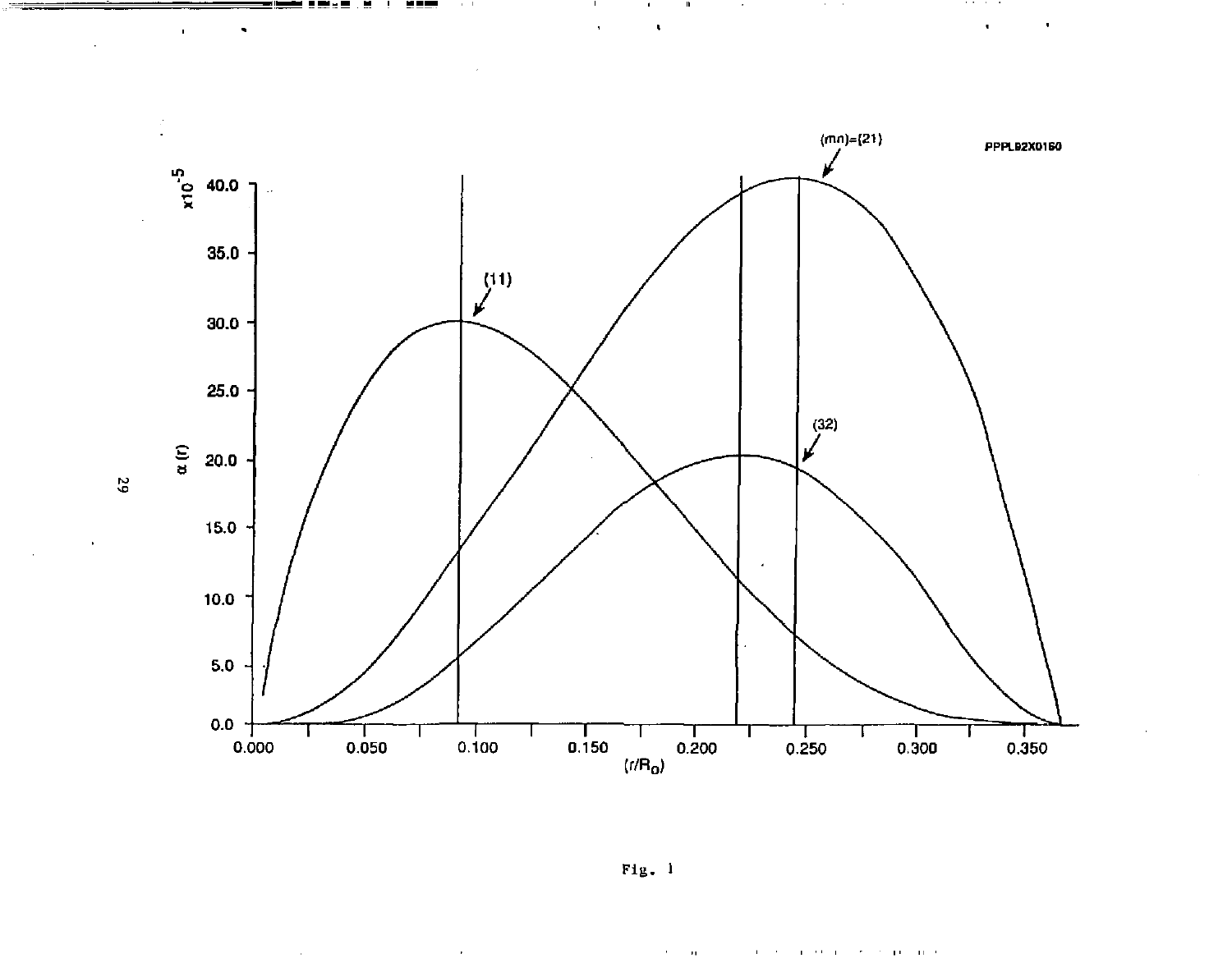

Fig. 2 30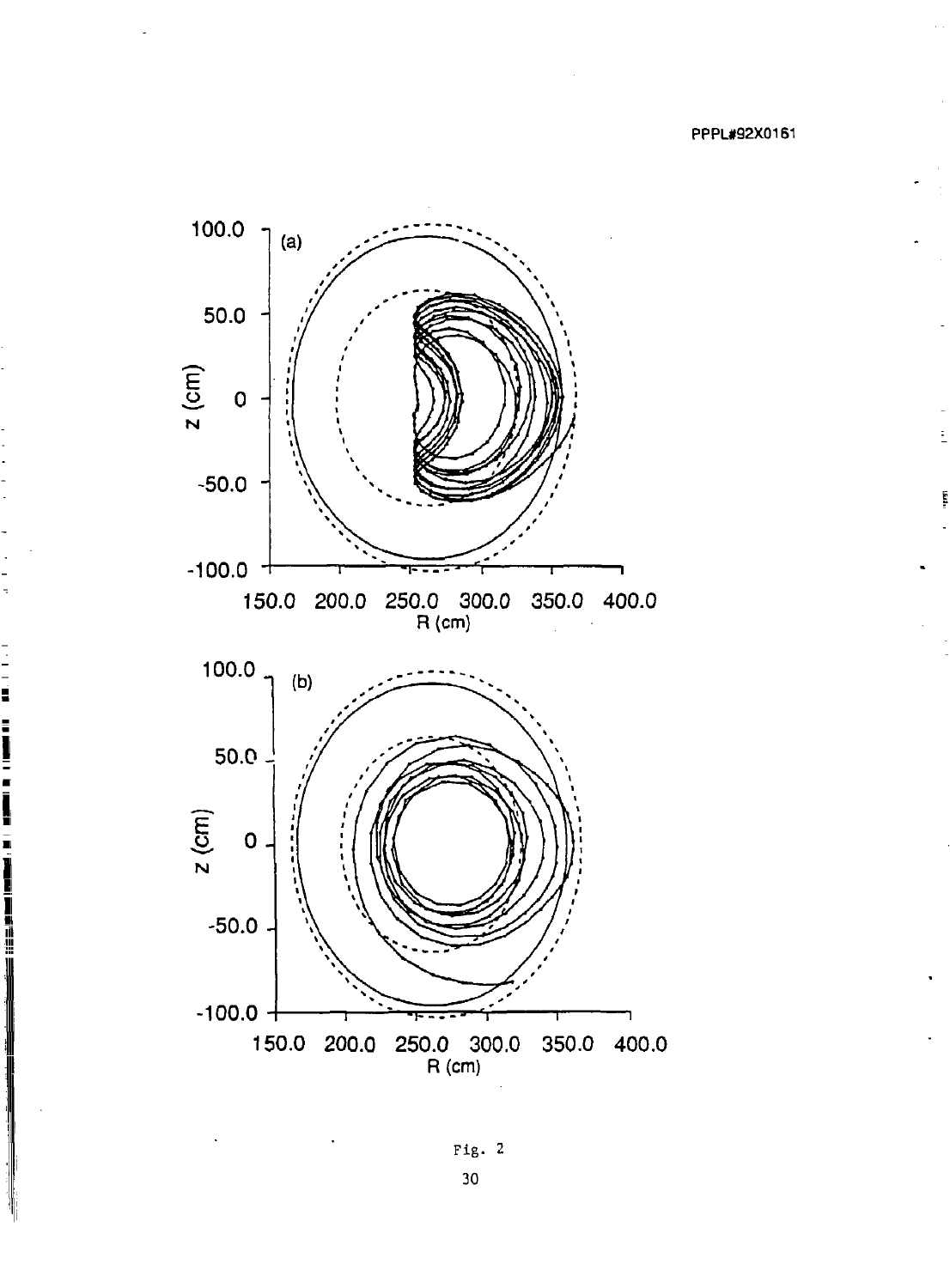PPPL#92X0162 100.0 100.0  $7(9)$  $7(10)$ 50.0 50.0  $z$  (cm)  $z$  (cm)  $\mathbf{o}$  $\pmb{0}$  $-50.0$  $-50.0$  $-100.0$  $-100.0$ 150.0 200.0 250.0 300.0 350.0 400.0<br>R(cm) 150.0 200.0 250.0 300.0 350.0 400.0<br>R(cm) 100.0  $1(d)$  $100.0 (c)$  $\epsilon$ 50.0 50.0  $z$  (cm)  $z$  (cm)  $\circ$  $\Omega$  $-50.0$  $-50.0$  $-100.0$  +  $-100.0$ 150.0 200.0 250.0 300.0<br>R(cm) 150.0 200.0 250.0 300.0 350.0 400.0<br>R (cm) 350.0 400.0

 $\epsilon$ 

 $Fig. 3$ 

 $\alpha_{\rm L}$ 

 $\bar{V}$ 

 $\Xi$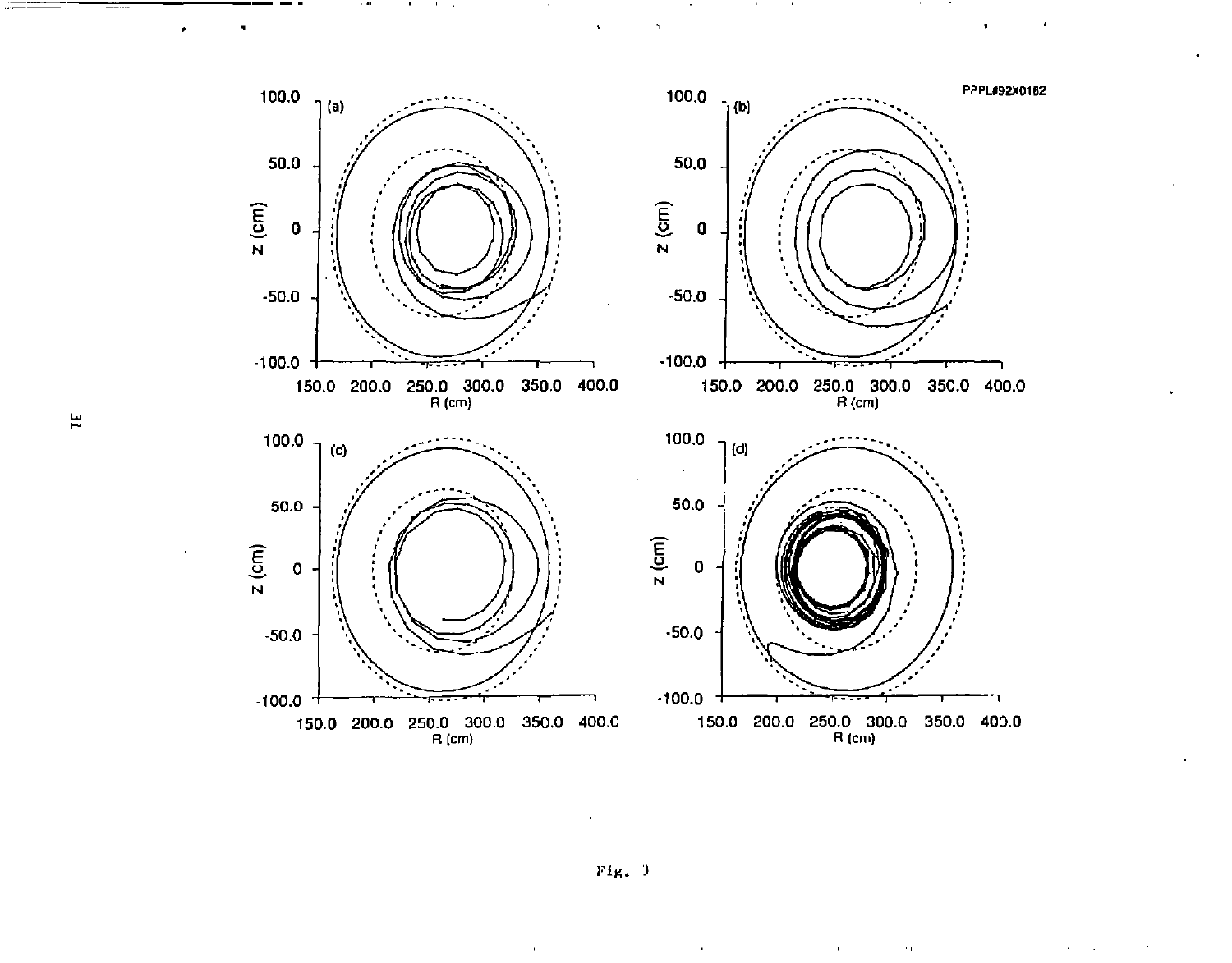

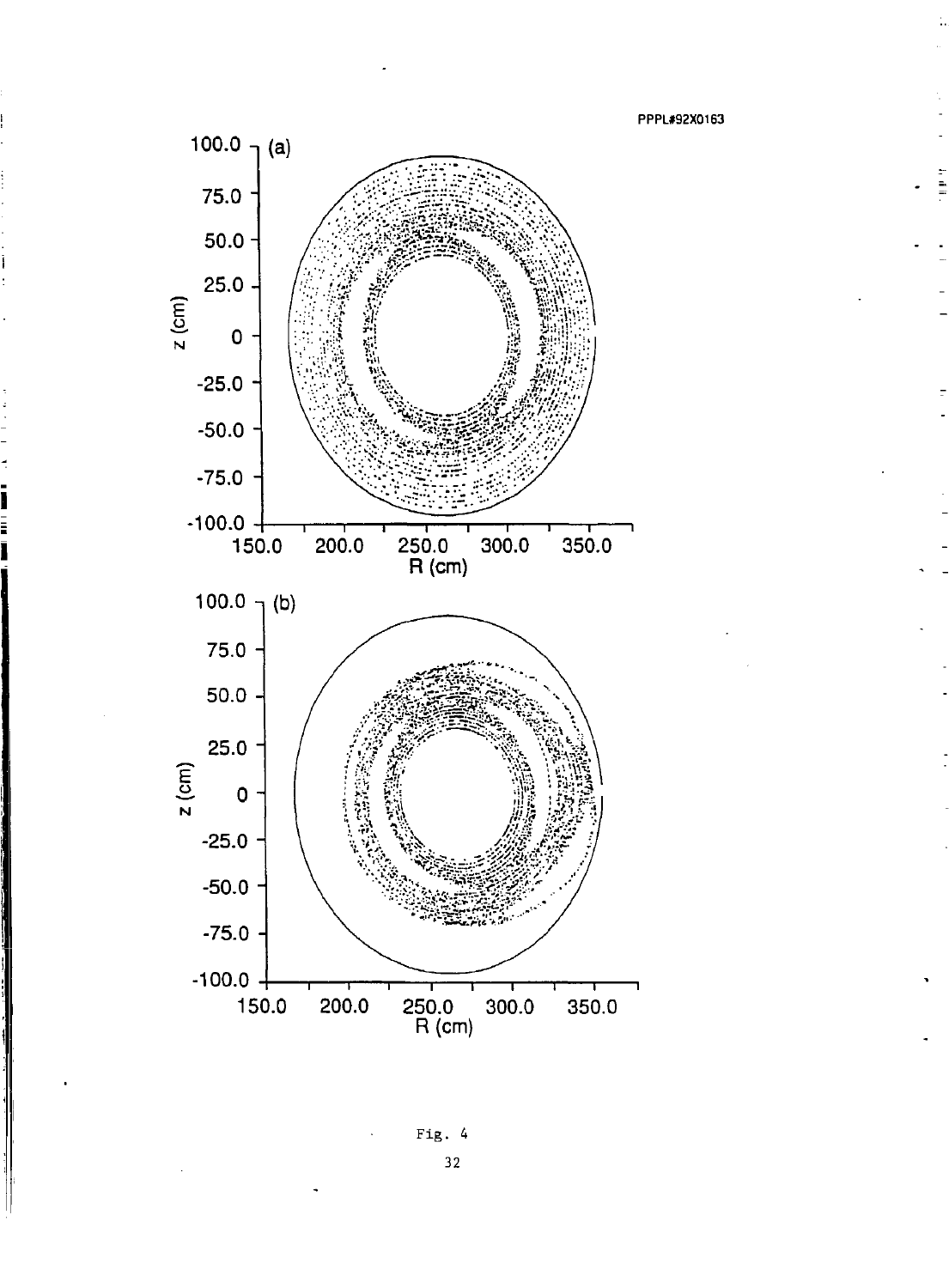

 $\mathbf{a} = \mathbf{a} + \mathbf{b}$  . The

 $\mathbf{r}$ 

÷,

 $\sim$   $\sim$ 

 $\blacksquare$ 

 $\pm$  100  $\pm$  100

 $\mathcal{A}=\mathcal{A}$  .

 $\tau$  ,  $\tau$  ,  $\tau$  ,  $\tau$ 

 $\sim$ 

ین

 $\ddot{\phantom{0}}$ 

 $\sim 10^{-1}$  km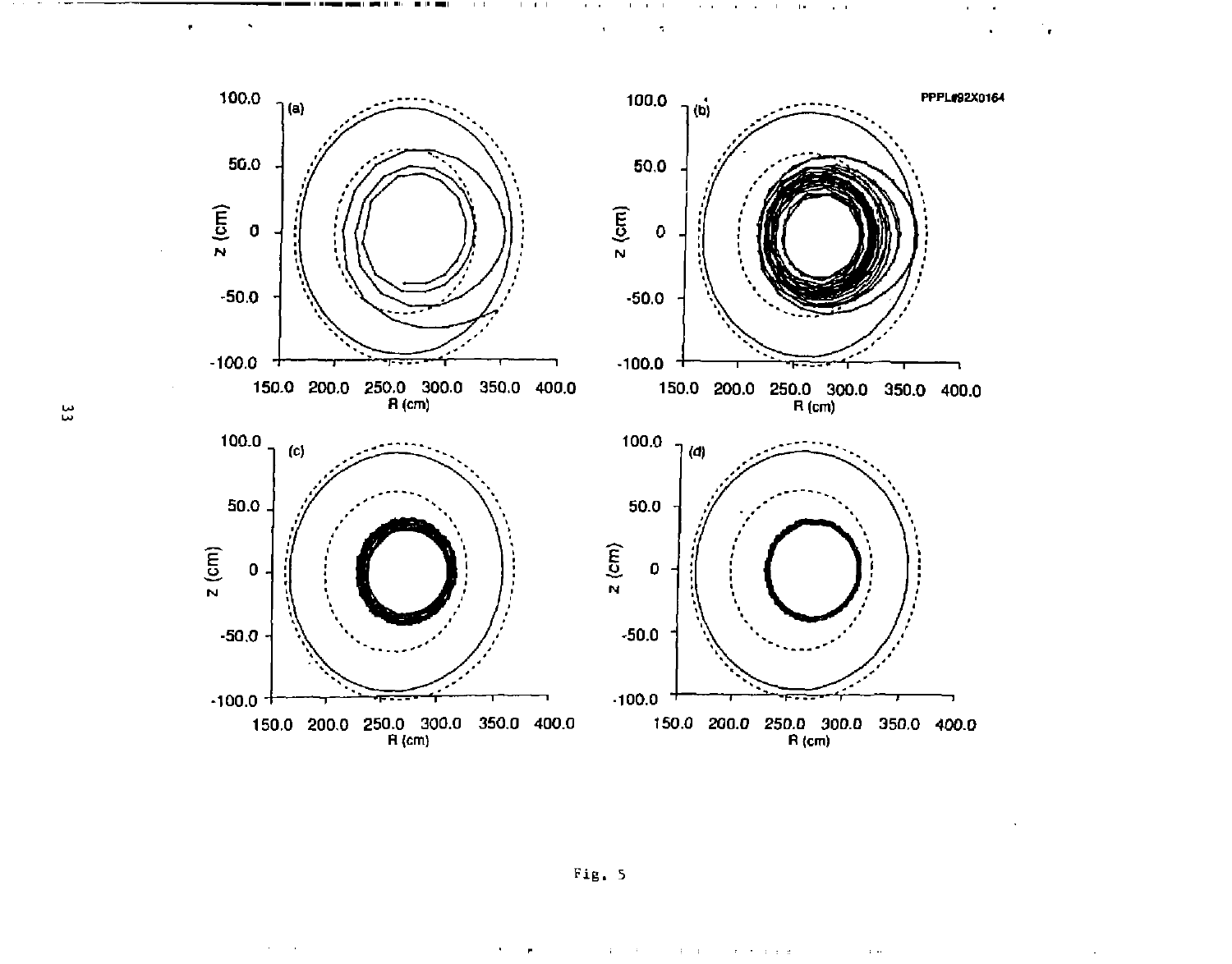

Fig. 6

34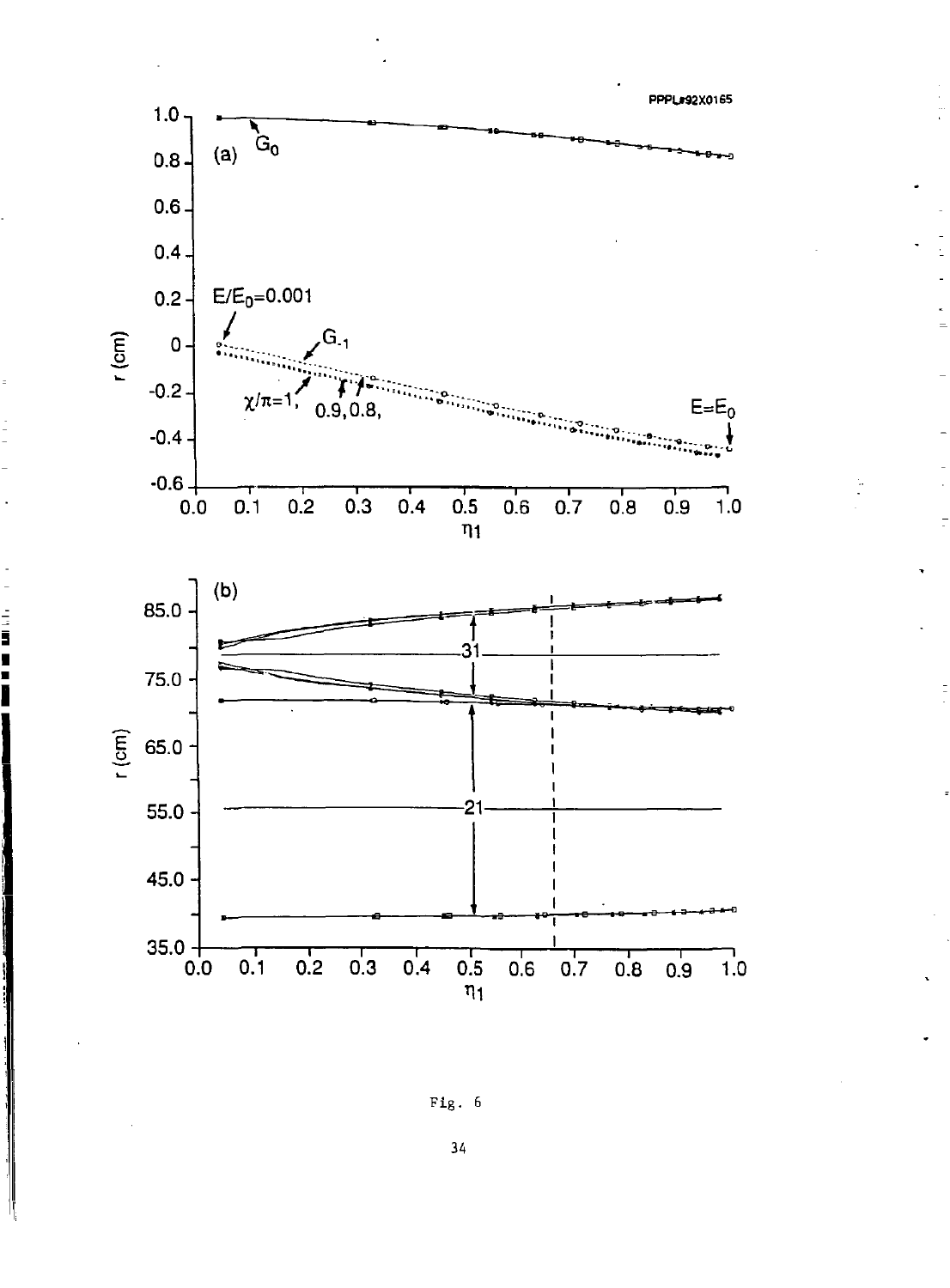

ă.

ľ

I

Fig. 7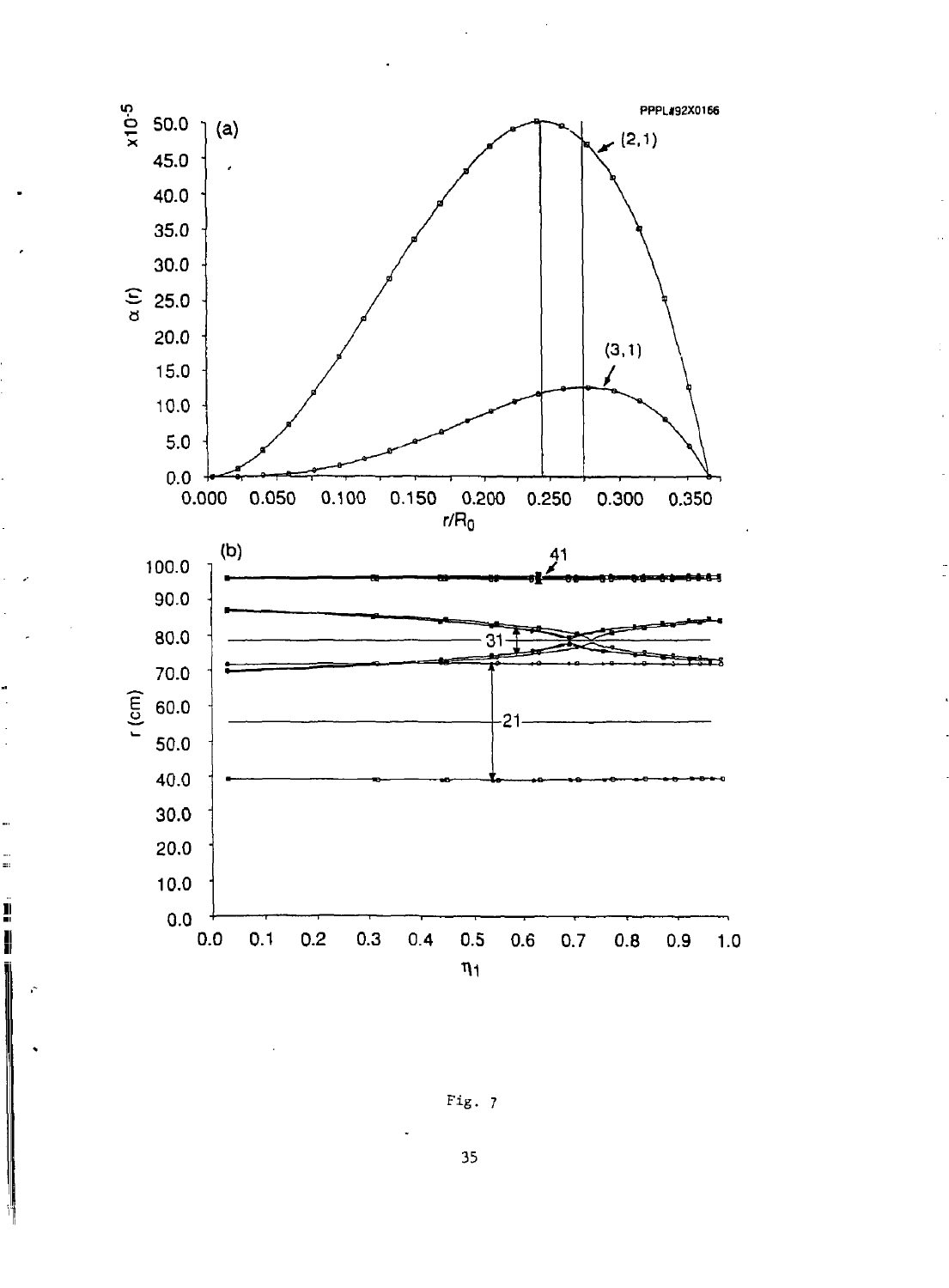**PPPU92X0167** 



I

5



**36**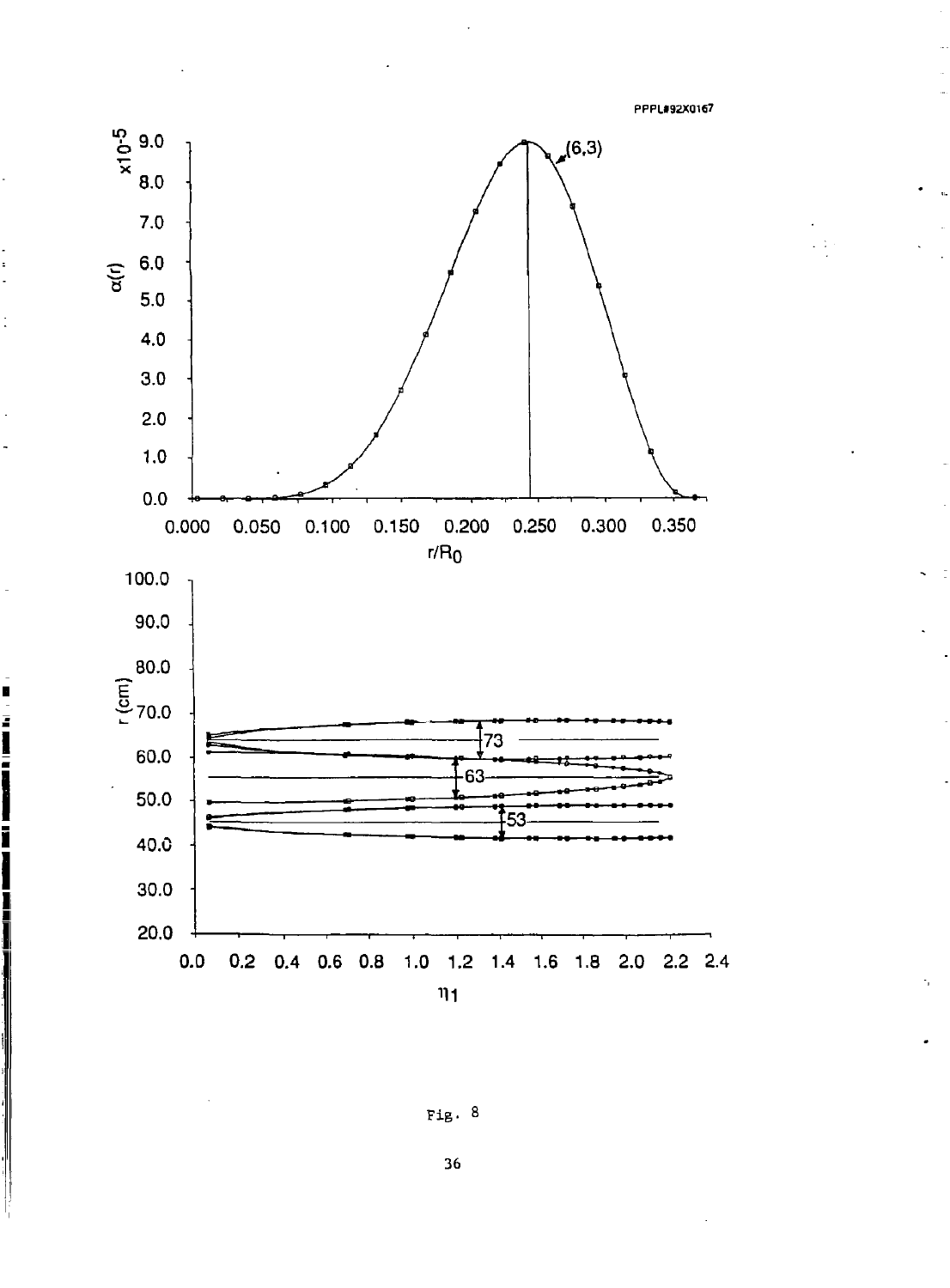

Fig. 9